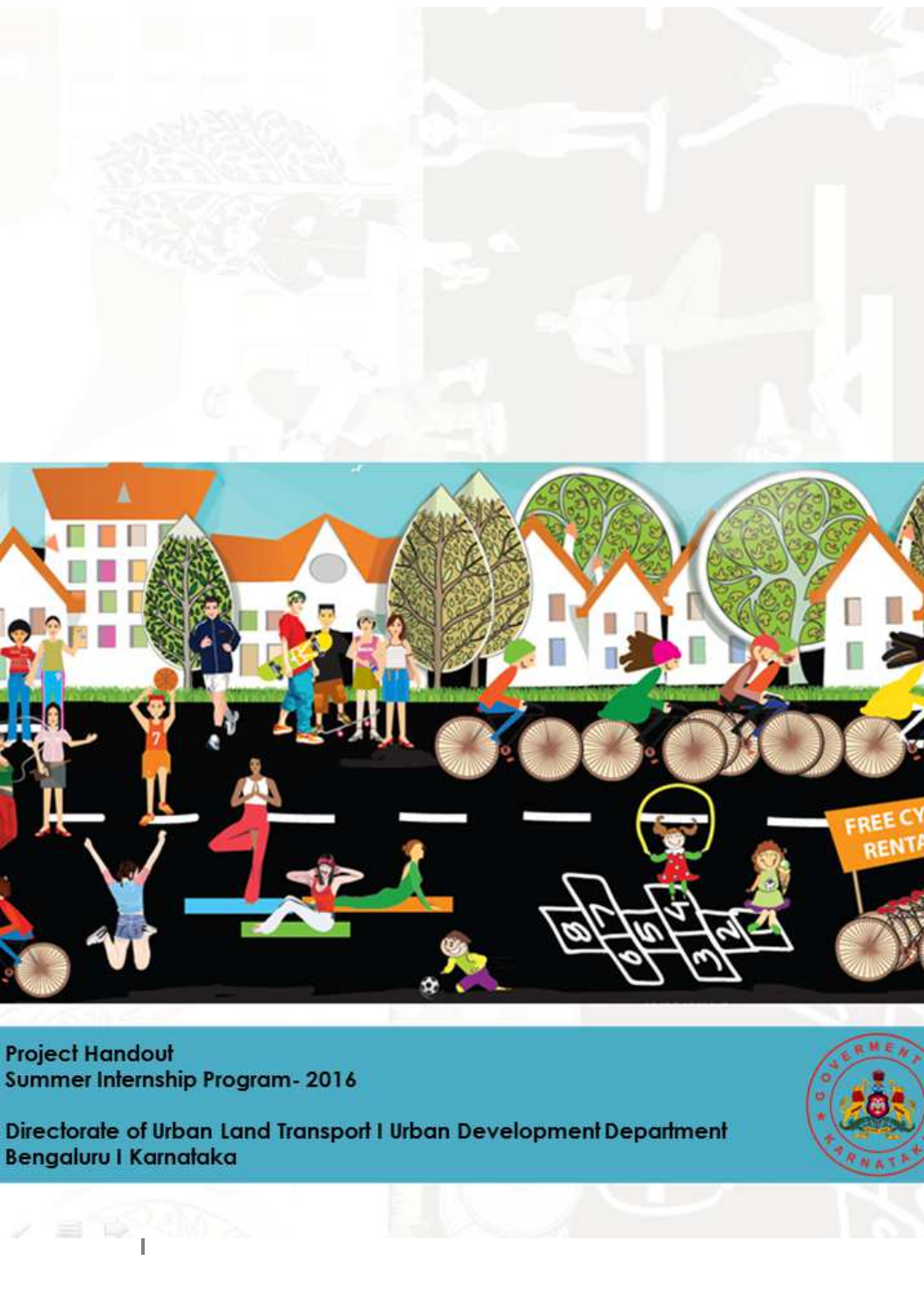## **Introduction**

Directorate of Urban Land Transport (DULT) has been set up by the Government of Karnataka under the Urban Development Department with objective to coordinate planning and implementation of Urban Transport projects and programs. The Directorate is in general responsible for overseeing all the urban land transport initiatives in Urban/ Local Planning Areas of Karnataka.

Since its inception, the Directorate has implemented many initiatives including service level benchmarking in Bangalore; preparation of policies on parking; preparation of mobility plans for cities in Karnataka; feasibility studies for mass transit systems etc. It is also working in tandem with BBMP, the city corporation of Bangalore and other city corporations on NMT initiatives. The Directorate is also spearheading the implementation of Bus rapid Transit system between the twin cities of Hubli and Dharwad.

The Directorate has grown from its humble beginnings and has now set its sights on fresh challenges. It provides a rare opportunity for technical personnel, urban and transport planners etc to work on urban transport challenges by being a part of a government organization.

In order to provide exposure to students in transport and urban planning sectors, DULT provides opportunity for 2 month internships at its headquarter in Bangalore to Masters as well to Bachelors students from all over the country. The 2 months internship program is in tandem with the colleges/ university curriculum and usually the period is for May- July every year. In continuation to that, internship for the year 2016 is starting from  $2<sup>nd</sup>$  week of May and this document intends to provide the insights of the selected projects to the interns. The document also looks into the desired deliverables expected from each intern.

This year internship program has been designed in such a way that students will not only be working on their respective team projects, but will also be sent to one of the tier II city in Karnataka for the Rapid Assessment (RA) of existing urban infrastructure & transport system in the city. Students will also be exposed towards various software's like VISSIM, ArcGIS, SketchUp etc. through short hands on training by DULT officials, which are useful in transportation planning, urban planning and designing projects. As a part of this program a one day visit for students will be scheduled to Bangalore Metropolitan Transport Corporation (BMTC) & Namma Metro (Bangalore Metro) Depots & control centre for them to understand the day-to-day operations and also to traffic police control centre to understand the functioning of technology based (cameras, video wall etc.) initiative to manage the traffic related activities in the city.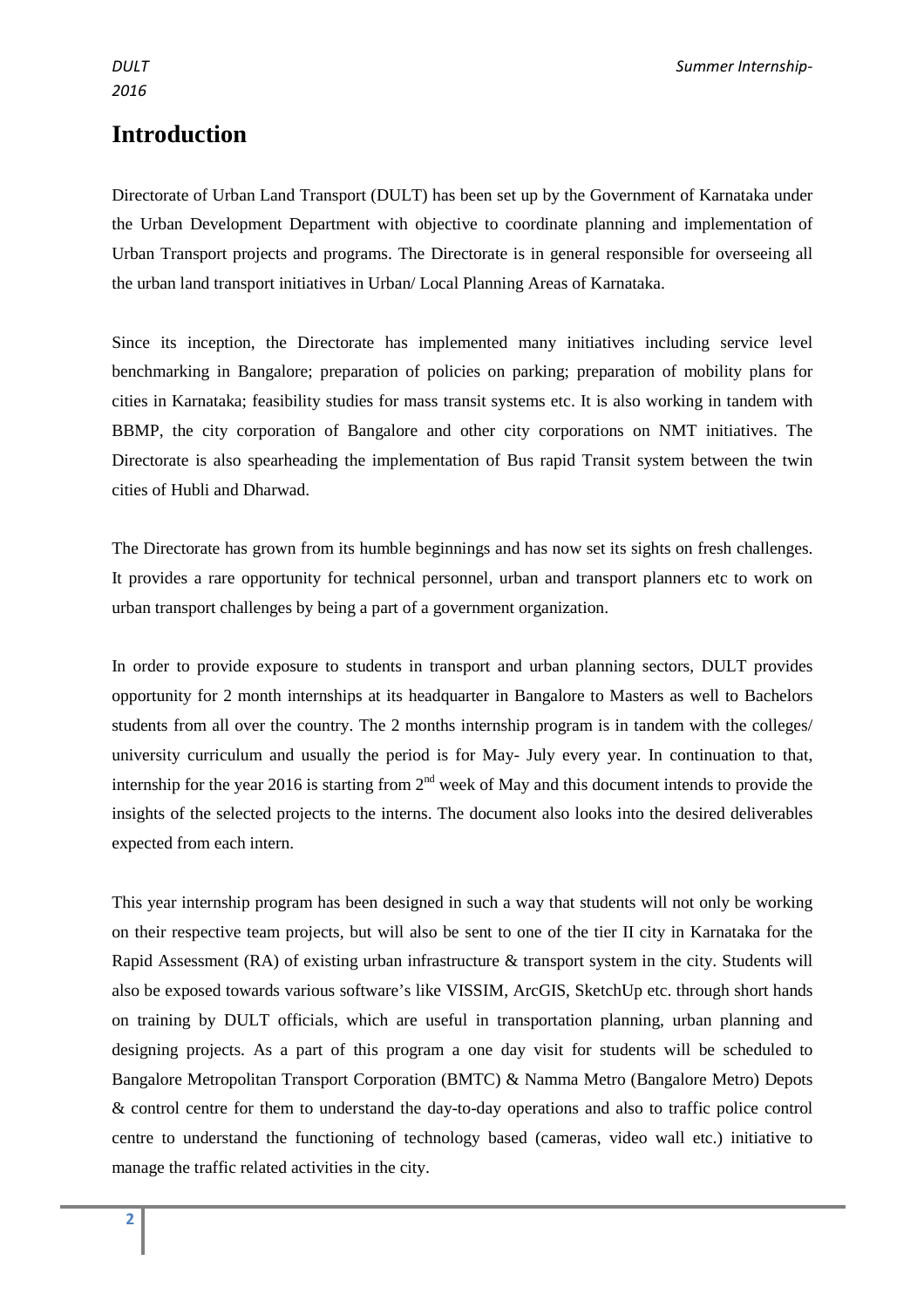Students may have to travel to project locations for case study, site visit, data collection, and/ or for meeting with different authorities or stakeholders. In some case students may be stationed at project locations for the whole internship period depending on the requirements of the project and its proximity to Bangalore.

Since it is an 8- 10 weeks program, the schedule has been designed in such a way that there is maximum exposure and value-addition to the students in this short span.

It would be important for the student to have done some background reading before entering the internship program. Being a graduate degree internship, some amount of independence of thought and work decisions, work ethics, and dedication is expected from the student for utmost impact and learning.

Students joining DULT for internship program has to fulfil the below stated administrative requirements:

- It is mandatory for all the students to register themselves with the Administrative office for administration purpose, while entering into Internship program.
- It is mandatory for the students to inform their respective mentor while going out of the office during office hours for official or personal reasons.
- Attendance on all days is mandatory. Leave, if any shall be granted with prior approval from the mentor.
- Time- in and Time- out shall be logged/ report on all days to the mentor (typical timings are from 10:00 AM to 5:30 PM, with 45 min lunch break.
- It is appreciated if personal laptops could be brought to work.

Below is the tentative program for this year internship, designed for maximum exposure and valueaddition to the students.

| <b>Planned Activities</b>                 | <b>Broad level Tasks</b>     | <b>Desired Exposure/ Value- addition</b>                                                                                                                                                                                                                    | <b>Time Period</b>      |
|-------------------------------------------|------------------------------|-------------------------------------------------------------------------------------------------------------------------------------------------------------------------------------------------------------------------------------------------------------|-------------------------|
| <b>Individual/Team</b><br><b>Projects</b> | Secondary Data<br>Collection | various  <br>Exposure towards interacting with<br>government organizations, understanding and<br>following govt. protocols and meeting with govt. $(10^{th}$ May-<br>officials will give fare idea of functioning of $15th$ July<br>government departments. | <b>6 Weeks</b><br>2016) |
|                                           | Primary Data<br>Collection   | Use of various survey formats & techniques (O-D<br>surveys, HHI, RSI, TVC, NMT etc.) exposing<br>students towards conducting on- site surveys,<br>which forms an integral part of any transportation                                                        |                         |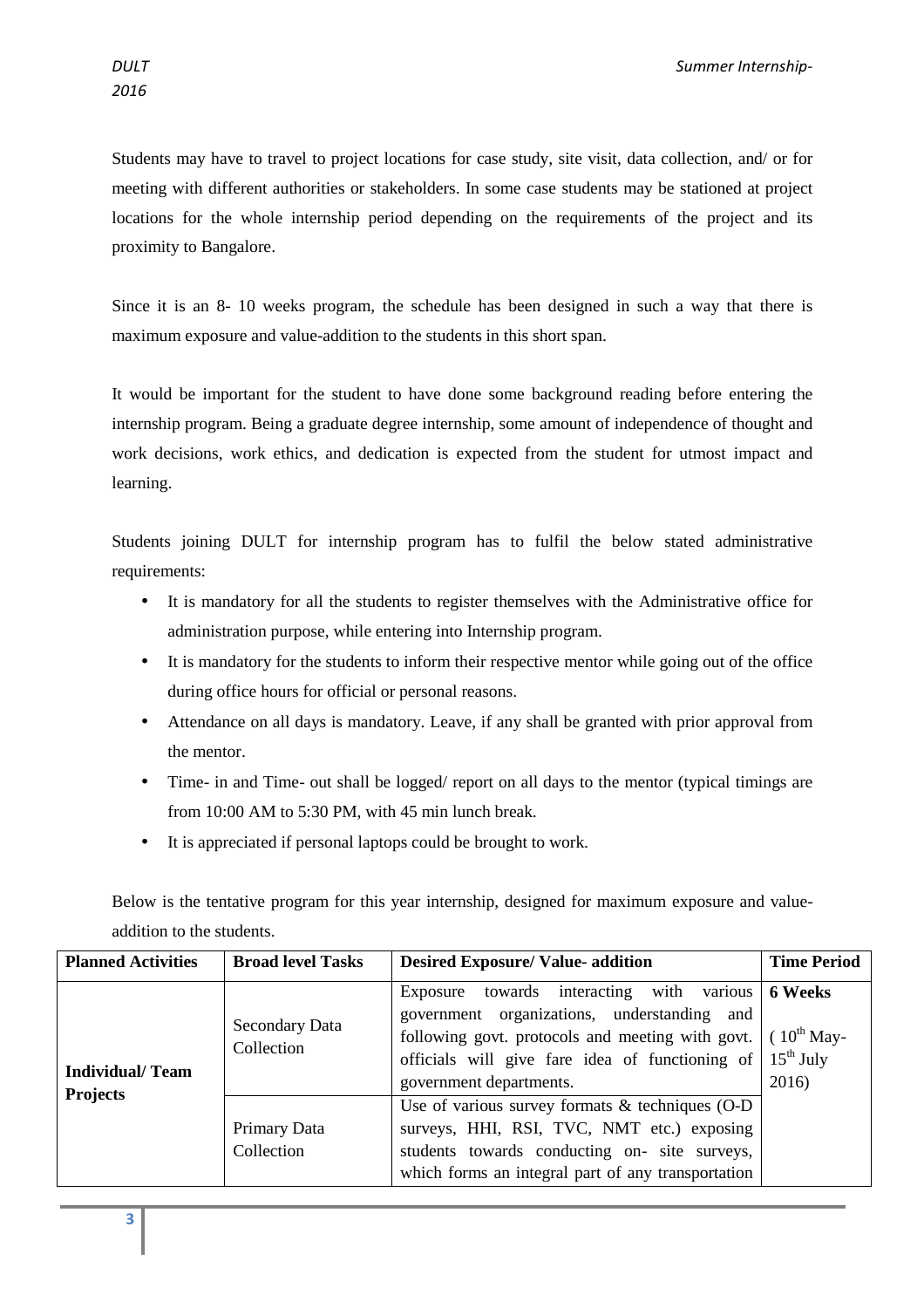|                                                                                                          |                                | & urban planning/ designing.                         |                  |
|----------------------------------------------------------------------------------------------------------|--------------------------------|------------------------------------------------------|------------------|
|                                                                                                          |                                | Exposure towards various software (VISSIM,           |                  |
|                                                                                                          |                                | ArcGIS, Sketchup, Photoshop, AutoCad, MS             |                  |
|                                                                                                          | Use of various                 | Excel/ Word/ PowerPoint) which are useful for        |                  |
|                                                                                                          | software                       | transportation and urban planning/ designing         |                  |
|                                                                                                          |                                | projects for analysis, for producing drawings,       |                  |
|                                                                                                          |                                | reports & presentation etc.                          |                  |
|                                                                                                          |                                | Short span for this exercise will keep students on   | 1 Week           |
|                                                                                                          |                                | their toes; hence sharpen the observation skills and | $(27th$ June-    |
| <b>Rapid Assessment</b><br>(RA)                                                                          | <b>Observational Survey</b>    | attention to details. It will also expose them       | $2nd$ July)      |
|                                                                                                          |                                | towards time management, which is the demand of      |                  |
|                                                                                                          |                                | professional work culture.                           |                  |
| <b>Site visit to Namma</b>                                                                               | Introduction to the            | This will expose students towards whole new          | 3 days           |
| Metro Depot &                                                                                            | operations of metro            | dimension of transport planning, which is            |                  |
| <b>Control Centre</b>                                                                                    | system and use of              | independent of their academic curriculum and adds    | $(4th July-6th)$ |
| (BMRCL), BMTC                                                                                            | technological                  | strength to their knowledge by giving them the       | July 2016)       |
| <b>Traffic Control</b>                                                                                   | interventions<br>in            | practical know how of the operations and             |                  |
| <b>Centre and Traffic</b>                                                                                | managing day-<br>$\mathsf{to}$ | management of transport activities, which they       |                  |
| <b>Police Control</b>                                                                                    | traffic<br>day<br>and          | can use in their future endeavours.                  |                  |
| <b>Centre</b>                                                                                            | transport activities.          |                                                      |                  |
|                                                                                                          |                                |                                                      | 1 Week           |
|                                                                                                          |                                |                                                      |                  |
| Group Final Presentations, submission of drawings, maps, reports, presentation etc., data                |                                |                                                      | $(11th$ July-    |
| handover to the respective mentors, collecting officials letters and other administrative<br>formalities |                                |                                                      | $16^{th}$ July   |
|                                                                                                          |                                |                                                      | 2015)            |
|                                                                                                          |                                |                                                      |                  |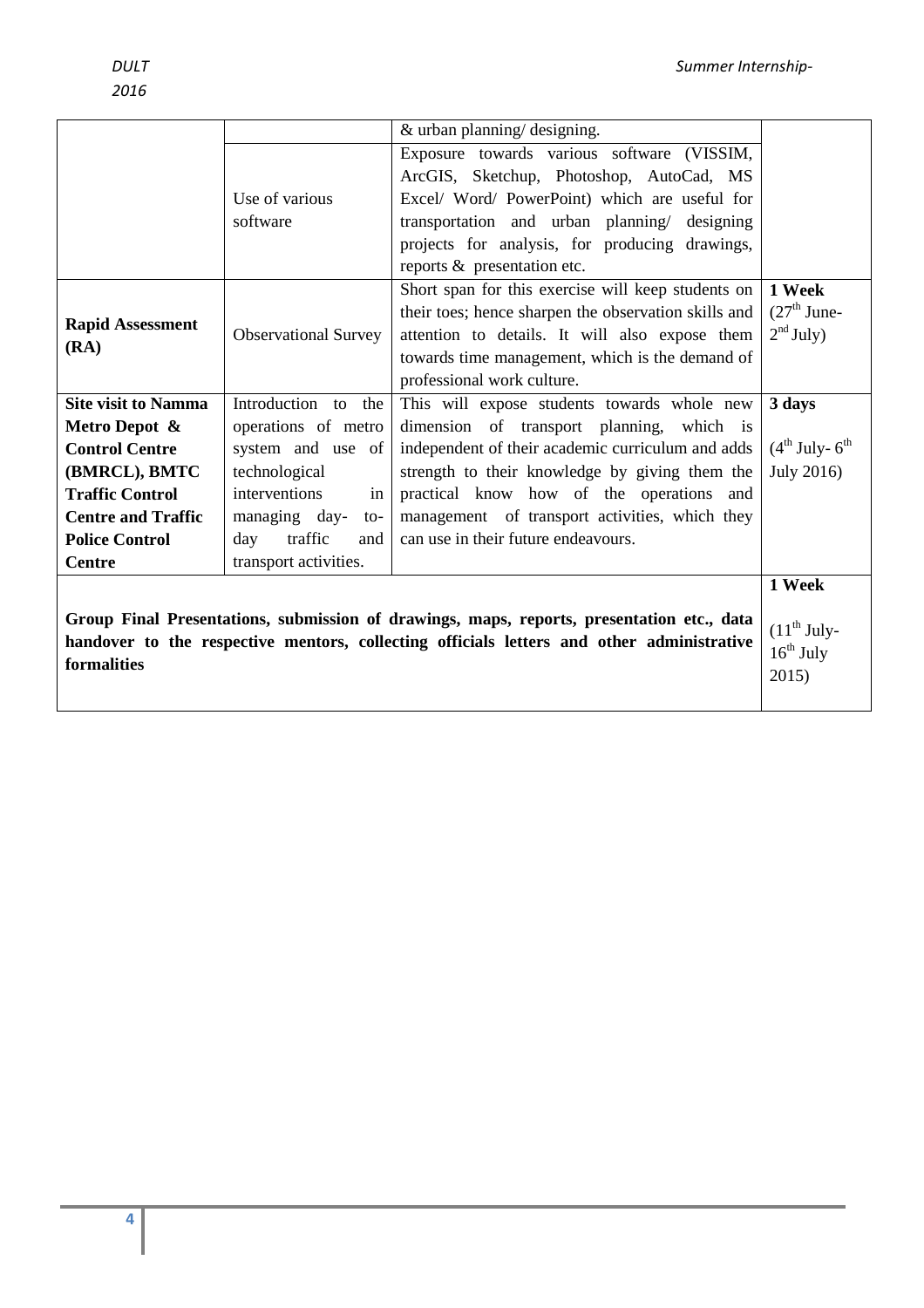| Parking Action Plan- Zone B (Area inside the Outer Ring Road minus area inside the Core Ring Road)                   |                                                                                                                          |  |
|----------------------------------------------------------------------------------------------------------------------|--------------------------------------------------------------------------------------------------------------------------|--|
| <b>Project Location</b>                                                                                              | Area inside the Outer Ring Road minus area inside the Core Ring Road, Bengaluru                                          |  |
| <b>Introduction</b>                                                                                                  |                                                                                                                          |  |
|                                                                                                                      | Bangalore, the capital of south Indian state Karnataka is India's fifth largest and a rapidly growing metropolis. It is  |  |
|                                                                                                                      | known world over as India's Garden City and Silicon Valley. In the last decade or so, a genial small city, dotted with   |  |
|                                                                                                                      | breathtakingly beautiful gardens and dominated by large defence establishments and government funded labs                |  |
|                                                                                                                      | transformed quickly in to a teeming metropolis with large public sector companies, educational institutions and a global |  |
| IT hub.                                                                                                              |                                                                                                                          |  |
|                                                                                                                      | The population of Bangalore city increased from 5.67 million (2001) to 7 million (2011). The need for efficient rail-    |  |
|                                                                                                                      | based system was felt in to address its transport problems. That's when Bangalore Metro was proposed and readily         |  |
|                                                                                                                      | accepted by GOI. BMRCL was constituted as a SPV for implementation of the Bangalore Metro Rail Project.                  |  |
| <b>Project Brief</b>                                                                                                 |                                                                                                                          |  |
|                                                                                                                      | The tremendous increase in private vehicles ownerships has tremendous impact on the city in the form of street           |  |
| congestion and parking problems in Bengaluru.                                                                        |                                                                                                                          |  |
|                                                                                                                      | Parking in Bangalore is disorganize in most locations, and is unfriendly from a user perspective, as most often one does |  |
|                                                                                                                      | not get parking. Charging for parking is also quite disorganised and usually done through parking fee collectors. The    |  |
|                                                                                                                      | demand supply gap will tend to increase and parking will continue to be a major stumbling block for the city. Major      |  |
| issues pertaining to parking are-                                                                                    |                                                                                                                          |  |
|                                                                                                                      | Limited on-street parking supply compare to huge parking demand.                                                         |  |
|                                                                                                                      | Mostly the on-street parking is not managed properly due to lack of man power and is free of cost, resulting is          |  |
|                                                                                                                      | huge revenue loss to local authorities as well as increasing traffic congestion.                                         |  |
|                                                                                                                      | Confusion on legal, illegal parking bays/ spaces due to lack of or no proper markings and signages                       |  |
| Supply in form of off- street parking, located inside the residential/ office/ commercial buildings is generally     |                                                                                                                          |  |
|                                                                                                                      | not available to public outside the occupants of the buildings.                                                          |  |
| For the purpose of managing the parking in the city, a system called Parking Management System (PMS) was             |                                                                                                                          |  |
| envisaged for city wide implementation and the city was divided into three zones for phase wise implementation       |                                                                                                                          |  |
|                                                                                                                      | Zone A- area inside the Core Ring Road, mainly the Central Business District (CBD),                                      |  |
| п                                                                                                                    | Zone B- area inside the Outer Ring Road (ORR) minus area under Zone A,                                                   |  |
|                                                                                                                      | Zone C- area between the ORR and Peripheral Ring Road (PRR).                                                             |  |
|                                                                                                                      | A study called Parking Action Plan was initiated and completed by Directorate for Zone A. The objective of the study     |  |
|                                                                                                                      | was to establish the current and future parking demand and to plan and provide the solutions for effective demand        |  |
|                                                                                                                      | management through Smart Parking Solutions. The study establishes the existing on- street parking demand and             |  |
| through a thorough process of design establishes the on-street supply and thus the shortfall.                        |                                                                                                                          |  |
| Directorate now intend to do the similar study for Zone B (area inside the Outer Ring Road minus area under Zone A). |                                                                                                                          |  |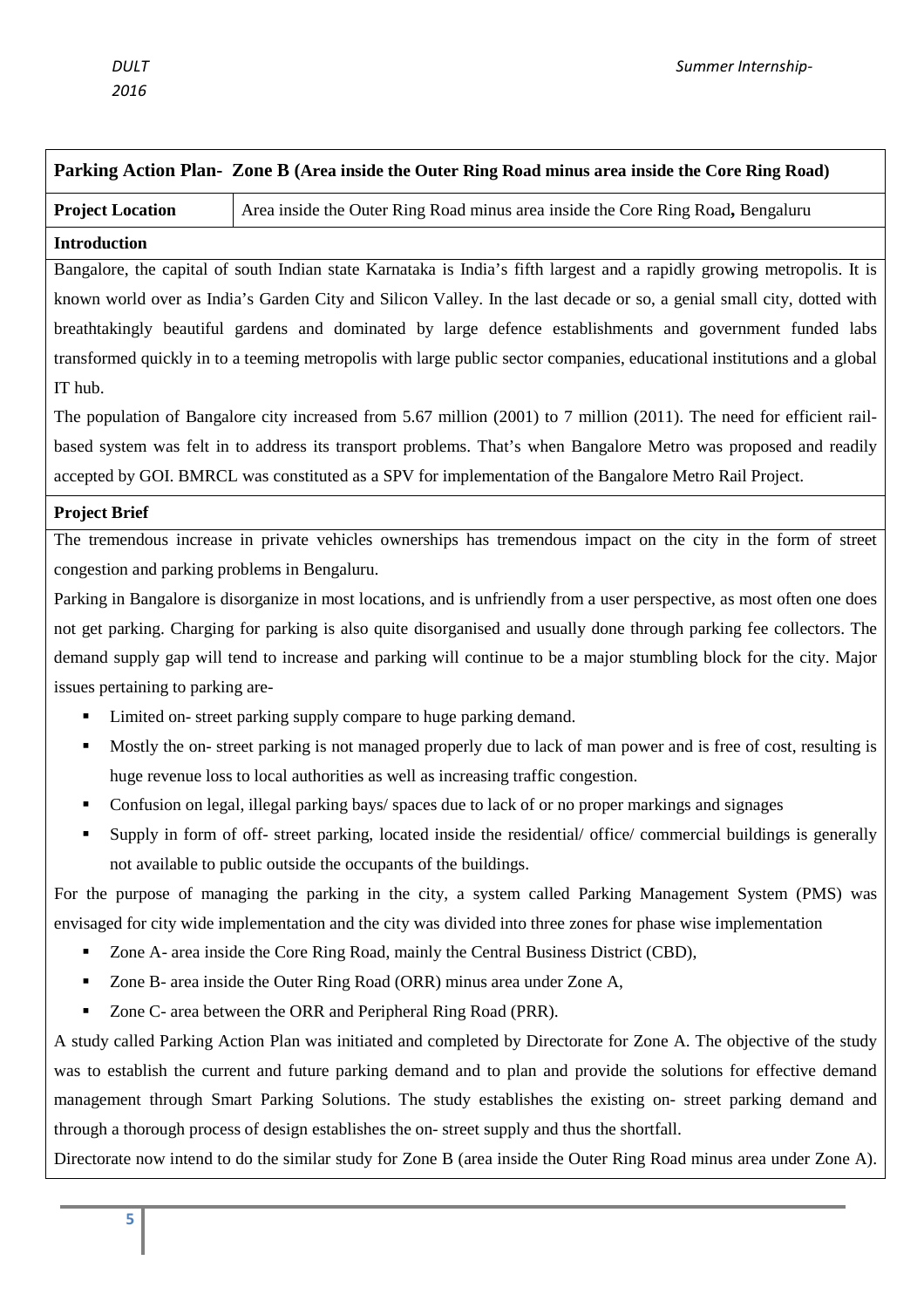Area under Zone B includes neighbourhood like Indiranagar, Koramangala, Jayanagar, Banshankari, Domlur, Hebbal, Malleshwaram, Rajajinagar, Vijaynagara etc.

Neighbourhood under this zone are known for their quite residential areas along with big commercial and educational centres within the individual neighbourhoods. The commercial centre attracts crowd from all over the city, generating huge parking demand on daily basis against the very limited supply of parking spaces. Moreover, this limited parking supply is mostly poorly managed and is free in majority of parts, and at the same time is poorly maintained due to lack of or no proper markings and signages.

As a part of this, the study area shall be divided into several zones, and then each zone shall be further divided into parking blocks, depending upon the area type, block size etc. An inventory of the available on- street, off-street parking infrastructure in each block (both Government and Private owned) shall be mapped, existing parking demand shall be established via data collection & analysis, and finally through a thorough process of design parking supply shall be established.

#### **Tentative Work plan**

Below is the broad level of activities planned for an 8 - week period to achieve the above objective.

- Week 1- Literature review, study area delineation to divide the zone into smaller blocks, site visit to project location, identifying data collection needs
- Week 2, 3 & 4 Data collection to establish existing & futuristic on- street parking demand, mapping & analysis activities,
- Week 5 & 6- preparation of conceptual and detail drawings, preparation and submission of Draft Report with presentation
- Week 7- Submission of final report and presentation (incorporating comments/ suggestion from DULT reviews)

| <b>Project Duration</b>      | 8 weeks                                                                                                                                                                                                                                                                                                                                                                                |  |
|------------------------------|----------------------------------------------------------------------------------------------------------------------------------------------------------------------------------------------------------------------------------------------------------------------------------------------------------------------------------------------------------------------------------------|--|
| <b>Concerned Authorities</b> | BBMP, BMTC (TTMC parking data)                                                                                                                                                                                                                                                                                                                                                         |  |
| <b>Related Documents</b>     | Parking Action Plans for Zone A (available in-house),                                                                                                                                                                                                                                                                                                                                  |  |
| <b>Mentor</b>                | Yougal Tak & Shamanth Kuchangi                                                                                                                                                                                                                                                                                                                                                         |  |
| <b>Deliverables</b>          | At the end of each week, a summary report of the task assigned to be submitted to the<br>$\bullet$<br>mentor (by end- of- day every Saturday)<br>Design drawings in AutoCad 2D, clearly indicating the proposed parking plans<br>٠<br>By end of 6th week a draft report with proposed parking plans should be submitted<br>٠<br>A final report and a presentation will due by 7th week |  |

| <b>Bangalore Mobility Indicators (BMI) 2015-16</b> |           |  |
|----------------------------------------------------|-----------|--|
| <b>Project Location</b>                            | Bengaluru |  |
| <b>Introduction</b>                                |           |  |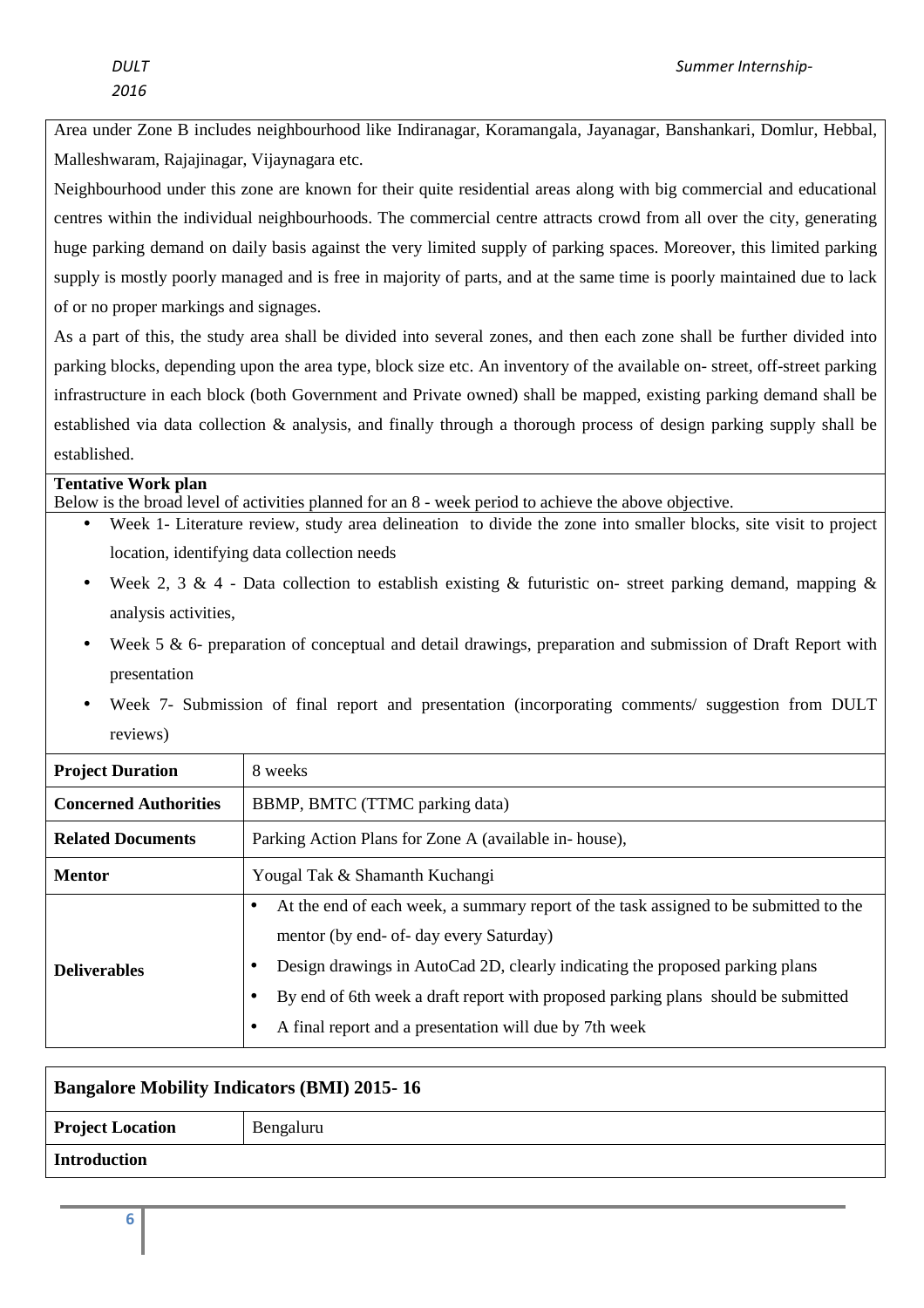Bengaluru is the fifth largest metropolitan city in India and one of the fastest growing cities in Asia. It has grown in many folds in terms of population and area as it got global recognition as IT capital of India and also as a welldeveloped industrial city. Since decades, Bengaluru city is being witnessed rapid urbanization and motorization. 36% of urban population live in Bengaluru and 1.5 million move in to the city each year. Due to unprecedented growth of Bengaluru, the trips lengths have increased which is presently 11 kms per day. Also due to increased trip lengths, dependency on private vehicle use has also increased at the rate of 10% per year.

The Bangalore Mobility Indicators study- 2008 was the first study initiated in Bangalore to identify a series of indicators that are essential to track the progress of various interventions towards addressing mobility. The subsequent study has been again taken up in 2011 to see the trend in overall transport scenario in the city. The study showcased several issues like congestion and accessibility at different locations of the city. The results had necessitated the need to take up development measures from concerned agencies in the next couple of years. Hence, it is now the time to assess the performance of these developmental measures undertaken after year 2011.

#### **Project Brief**

In any urban area, mobility forms one of the key functionalities in the field of transportation. Attempts to improve mobility appear to be negligent of pedestrians, non-motorized and local area travel. Improvements are generally supplydriven- overly accommodating to individual motor vehicles; conservative in public transport regulations; non-protective of street based public transport modes; and overly focused on large-scale investments like widening roads and building elevated corridors, in apparent belief that these visible structures will increase the image of competitiveness of the city. This has been due to a lack of comprehensive information on the issue of the different facets of mobility in the City. In this regard, the Directorate in the year 2008 initiated a study in Bangalore to identify set of transportation indicators towards assessing mobility. These indicators also help in policy decision making.

The indicators can serve many purposes. They will provide trend information from which implications for transportation can be drawn from which transportation policy and investment decisions are made. They can provide a basis for comparisons of mobility parameters among metropolitan sub-areas. They can provide the public with a sense of whether system performance is improving or getting worse over time.

This study is an effort in this direction in making a comparative statement of present and past indicator levels. Besides, this study also establishes a set of Service Level Benchmarks (SLBs) by MoUD for Bangalore.

The main objectives of the study are-

- To provide public with a sense of whether city transport system performance is improving or deteriorating by comparing the same with previous indicators (BMI- 2008 and 2011)
- To track the progress of various transportation interventions
- To generate information that will be useful in making policy level decision on urban transportation
- To suggest best practices based upon the existing level of service for further mobility improvements

#### **Scope of Work:**

The study involves establishment SLBs initiated by MOUD and to update mobility indicators developed under Bangalore mobility indicator studies in 2008 and 2011 respectively. Also to develop and assess additional indicators if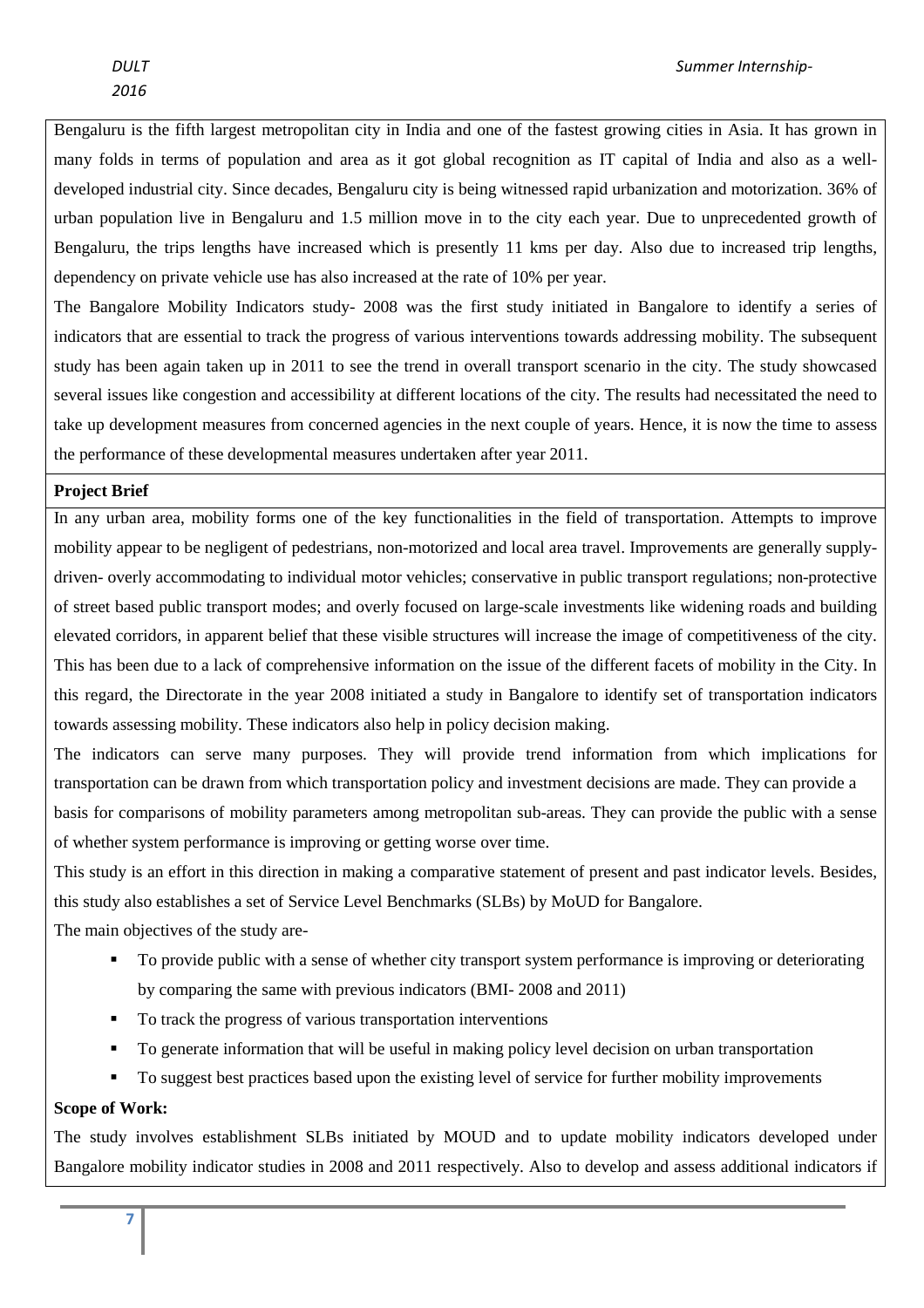required, which are not covered under guidelines suggested by MoUD or in the previous studies.

#### **Tentative Work Plan**

Below is the broad level of activities planned for an 8 - week period to achieve the above objective;

**1 st and 2nd week** 

- Understanding the project and study area & SLBs by MoUD
- Identification of mobility indicators (indicators which are not addressed in previous BMI reports)
- Reconnaissance survey, Approach and methodology
- Identification of data needs, preparation of survey formats, sample size and survey locations

## $3^{\text{rd}} - 5^{\text{th}}$  week

- Primary surveys
- Assessment and computation of mobility indicators

#### $6^{th}$  –  $8^{th}$  week

- Preparation of report card (comparision of computed indicators performance with previous years)
- Preparation of report and presentation (which also includes observations/ best practices of each mobility indicator)

| <b>Project Duration</b>      | 6-8 weeks                                                                                                                                                                                                                                                                                                                                    |  |
|------------------------------|----------------------------------------------------------------------------------------------------------------------------------------------------------------------------------------------------------------------------------------------------------------------------------------------------------------------------------------------|--|
| <b>Concerned Authorities</b> | BBMP, BDA, Traffic Police, Transport Dept, BMTC, DULT                                                                                                                                                                                                                                                                                        |  |
| <b>Related Documents</b>     | BMI-2008 & 2011 report, CTTPs, Census website, other related reports.                                                                                                                                                                                                                                                                        |  |
| <b>Mentor</b>                | Ragini Nagisetty & Yougal Tak                                                                                                                                                                                                                                                                                                                |  |
| <b>Deliverables</b>          | At the end of each week, a summary report of the task assigned should be submitted to<br>$\bullet$<br>the mentor (by end-of-day every Saturday)<br>By end of 7th week a draft report including assessment, observation, best practices /<br>recommendations on computed indicators<br>A final report and a presentation will due by 8th week |  |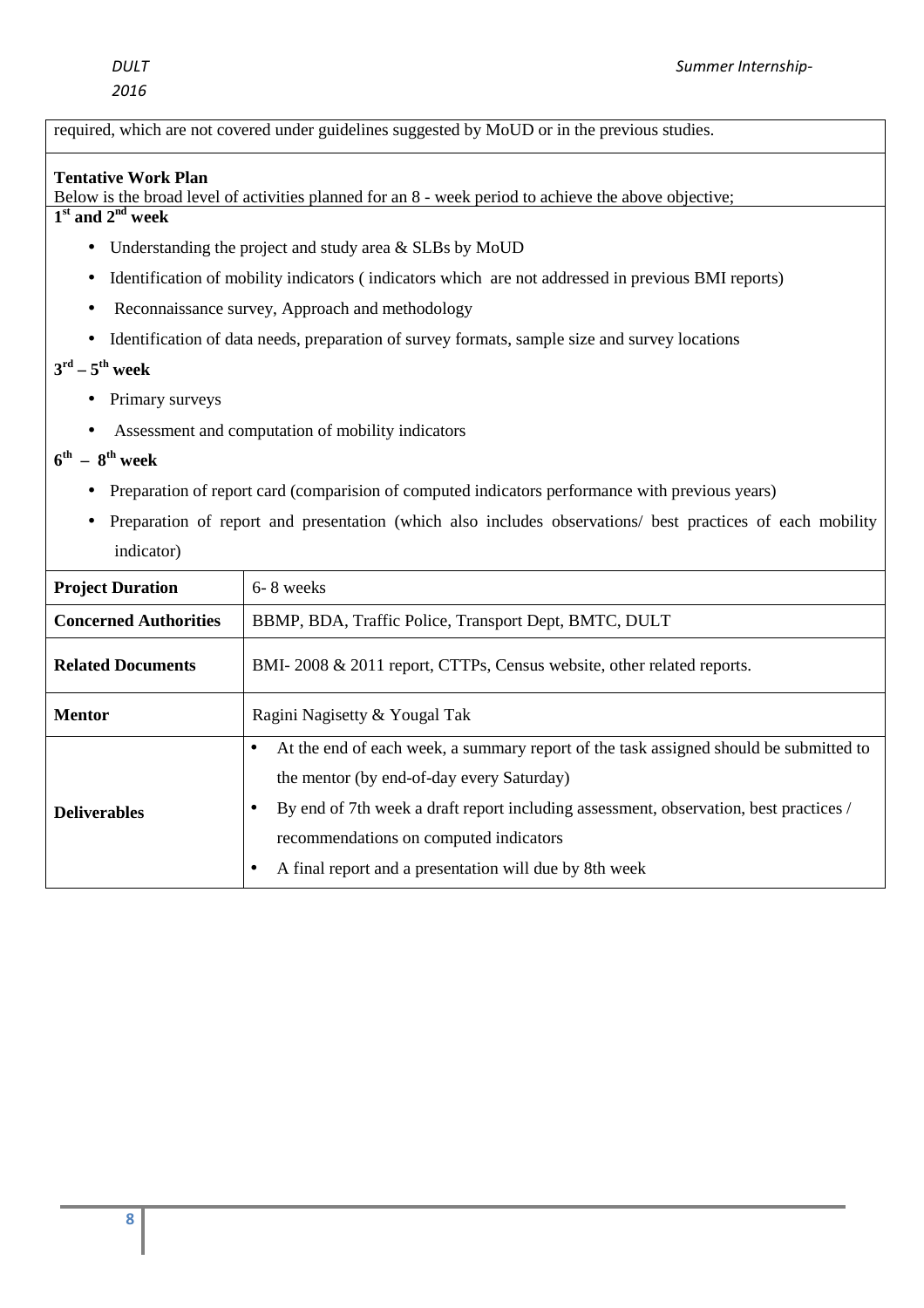| Junction design for accommodating Cycle movements in Yelahanka                                                            |                                                                                                                           |  |
|---------------------------------------------------------------------------------------------------------------------------|---------------------------------------------------------------------------------------------------------------------------|--|
| <b>Project Location</b>                                                                                                   | Bengaluru                                                                                                                 |  |
| <b>Introduction</b>                                                                                                       |                                                                                                                           |  |
|                                                                                                                           | Bangalore, the capital of south Indian state Karnataka is India's fifth largest and a rapidly growing metropolis. It is   |  |
|                                                                                                                           | known world over as India's Garden City and Silicon Valley. In the last decade or so, a genial small city, dotted with    |  |
|                                                                                                                           | breathtakingly beautiful gardens and dominated by large defence establishments and government funded labs                 |  |
|                                                                                                                           | transformed quickly in to a teeming metropolis with large public sector companies, educational institutions and a global  |  |
|                                                                                                                           | IT hub. Bangalore has grown many folds in terms of population as well as area. 36% of urban population live in            |  |
|                                                                                                                           | Bangalore and 1.5 million move in to the city each year.                                                                  |  |
|                                                                                                                           | Due to unprecedented growth of Bangalore, the trips lengths have increased which is presently11 kms per day. Due to       |  |
|                                                                                                                           | increased trip lengths, dependency on private vehicle use has also increased. Bangalore used to have NMT as               |  |
|                                                                                                                           | commuting mode due to shorter travel distances and salubrious climate which is declining and is now reduced to 2% in      |  |
| 2011 from 1985 which was 16%.                                                                                             |                                                                                                                           |  |
| <b>Project Brief</b>                                                                                                      |                                                                                                                           |  |
|                                                                                                                           | Cycle day is an initiative organized by various citizen groups in association with DULT to sensitize citizens of          |  |
|                                                                                                                           | Bangalore. The campaign took a community partner model spin when Yelahanka United Environmental Association               |  |
|                                                                                                                           | (YUVA) took this initiative to the neighbourhood of Yelahanka in the months between July 2014 and September 2014.         |  |
|                                                                                                                           | The fact that the neighbourhood has a lot of educational institutes where students patronize cycling as their mode of     |  |
| commute makes safety for cyclists a major concern. This was clearly evident during the three month campaign that          |                                                                                                                           |  |
|                                                                                                                           | attracted nearly 4000 residents from the neighbourhood each time and expressed their need of ensuring safety to adopt     |  |
| cycling in their daily life style.                                                                                        |                                                                                                                           |  |
|                                                                                                                           | This initiative was taken up seriously by the local representative and it was decided to draw out a technical proposal by |  |
|                                                                                                                           | DULT for dedicated cycle tracks in Yelahanka when the community partner themselves asked for safe infrastructure for      |  |
| cyclists. The aim of the project is-To increase, improve and enhance cycling in the City as a safe, healthy and enjoyable |                                                                                                                           |  |
| means of transportation and recreation. The objectives of this project are:                                               |                                                                                                                           |  |
| Creating cycle safe junctions for the cycling network by integrating different activity generators such as<br>1.          |                                                                                                                           |  |
| institutions, parks, transport hubs, commercial zones.                                                                    |                                                                                                                           |  |
| Enhancing accessibility at junctions.<br>2.                                                                               |                                                                                                                           |  |
|                                                                                                                           | Concept plan of the cycle network has been drawn out for different sections based on the following principles:            |  |
|                                                                                                                           | Identification of traffic generators and anticipated user types                                                           |  |
|                                                                                                                           | Linking various activities such as recreational locations to other civic functions to tap the potential users in          |  |
| the neighbourhood                                                                                                         |                                                                                                                           |  |
| Mapping and inspecting physical route conditions to determine-                                                            |                                                                                                                           |  |
|                                                                                                                           | Potential for uninterrupted and direct pathways to encourage frequent use                                                 |  |
|                                                                                                                           |                                                                                                                           |  |
| 9                                                                                                                         |                                                                                                                           |  |
|                                                                                                                           |                                                                                                                           |  |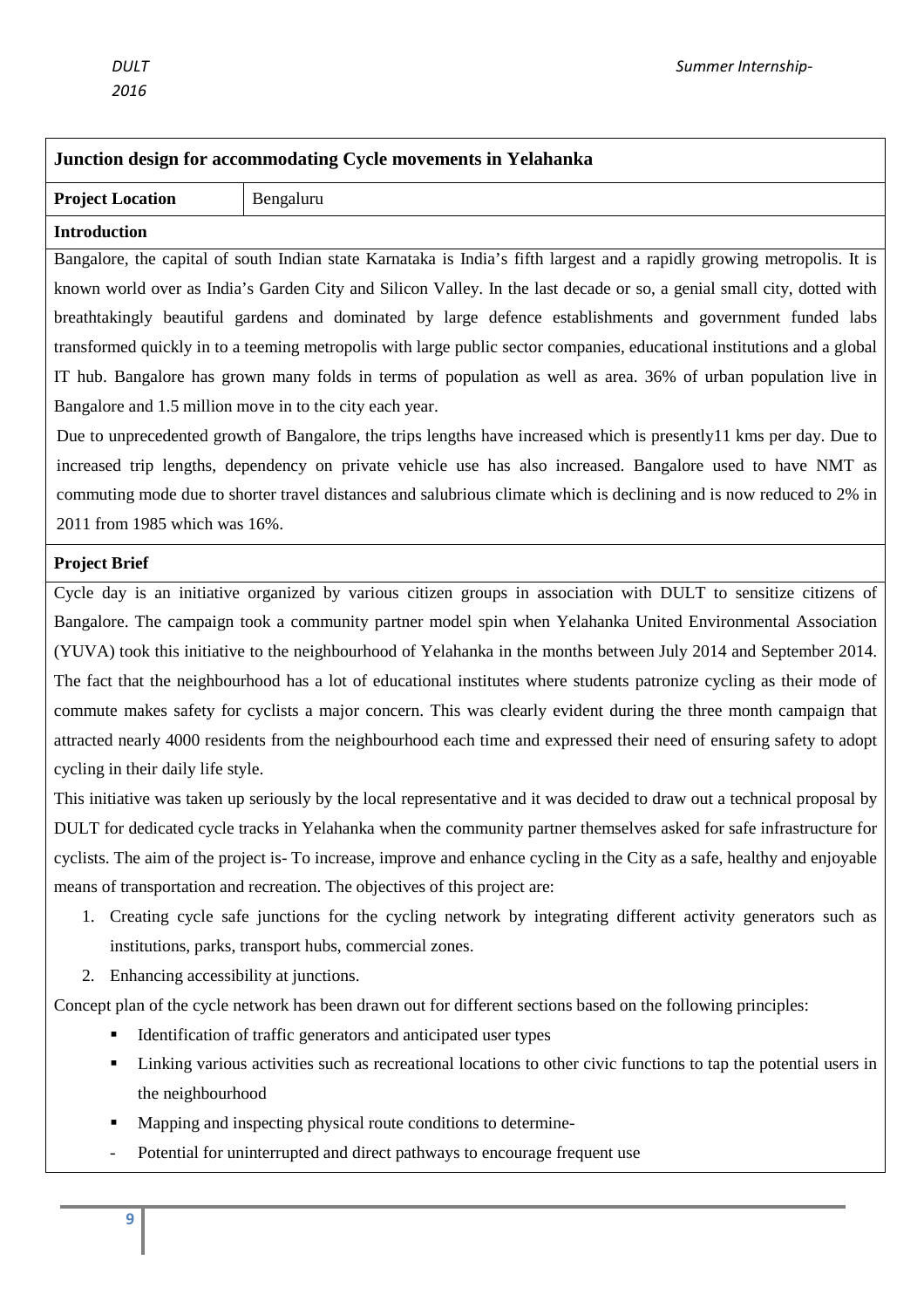Available widths for cycle tracks and setbacks for signs, lights, benches, etc.

- Obstacles and negative physical factors, including adjacent structures or transportation mode conflicts A TSS survey for 6.5 kms has been conducted for the Cycle Track network identified in the neighbourhood of Yelahanka. The deliverable of the internship include detailed design of the cycle tracks & pedestrian infrastructure, junction improvement & safe crossings for cyclists and pedestrians, enhancing accessibility for metro stations and bus stops, provision of limited parking, signages and markings, lighting and street furniture. Following are the details of the tasks to be completed during the internship programme:

### **1. DETAILED DESIGN:**

A TSS for around 6.5 kms has been conducted for the Cycle Track network identified in the neighbourhood of Yelahanka.

The deliverable of the internship include detailed design of the cycle tracks & pedestrian infrastructure, junction improvement & safe crossings for cyclists and pedestrians, enhancing accessibility for metro stations and bus stops, provision of limited parking, signages and markings, lighting and street furniture.

#### **Requirement:**

- High proficiency in software such as AutoCad and Sketch up
- Knowledge of Indian Road Congress (IRC) standards for road infrastructure with respect to geometric designs, signages, and supporting infrastructure
- Knowledge on preparing detailed designs for submission to local authorities
- On field survey collection of traffic volumes and pedestrian activity.
- Simulation of the network with software such as Vissim.

## **2. ESTIMATION AND COSTING:**

The Yelahanka cycle track project will be submitted for implementation to local authorities and local representatives. Implementation drawings submitted will include the detailed project cost.

#### **Requirements:**

- Understanding of materials, local availability, and cost
- Knowledge of preparing a detailed BOQ for implementation

#### **Tentative Work Plan**

Below is the broad level of activities planned for an 8 - week period to achieve the above objective

Week 1- (i) Best practice for Junction Design (Documentation of National and International Case Studies)

- (ii) Methodology for Junction Design
- (iii) VISSIM Training (1/2 day workshop by DULT Officials)
- Week  $2&3$  (i) Development of Conceptual Design for 6 junctions and 2 stretches
	- (ii) Junction volume counts

## Week 4&5- (i) Detail design of 6 junctions and 2 stretches

(ii) Validation of junction design in VISSIM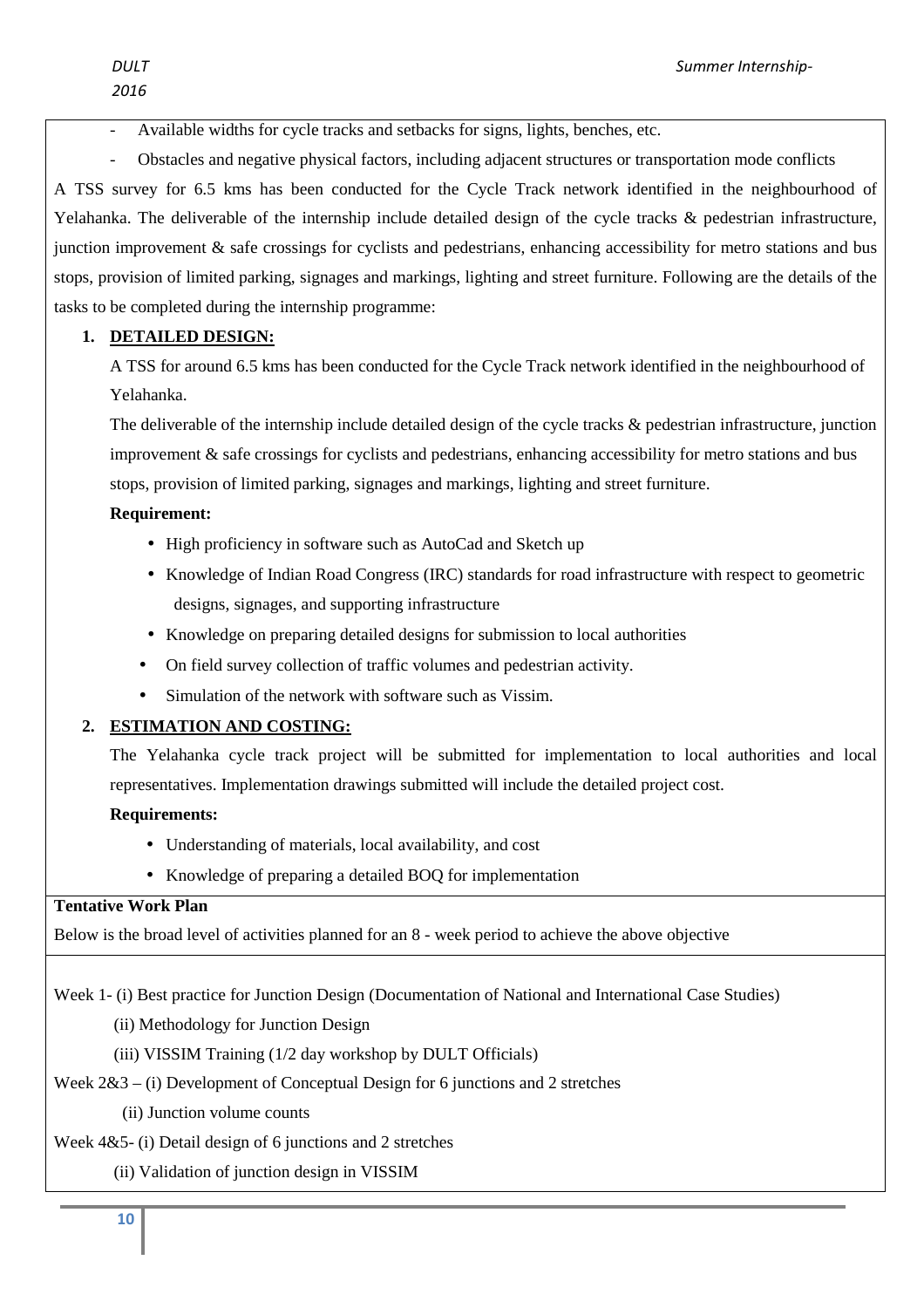## Week 6- (i) BOQ & Sketchup model of 6 finalized junctions and 2 stretches

Week 7- (i) Stakeholder consultation & Final Report

| <b>Project Duration</b>      | 8 weeks                                                                                                                                                                                                                                                                                                                       |  |
|------------------------------|-------------------------------------------------------------------------------------------------------------------------------------------------------------------------------------------------------------------------------------------------------------------------------------------------------------------------------|--|
| <b>Concerned Authorities</b> | DULT, BBMP                                                                                                                                                                                                                                                                                                                    |  |
| <b>Related Documents</b>     | IRC standards for road infrastructure with respect to geometric designs, signage and<br>$\bullet$<br>supporting infrastructure<br>Research on best practices and standards for bicycle infrastructure                                                                                                                         |  |
| <b>Mentor</b>                | Pranati Awasthi & Sonal Kulkarni                                                                                                                                                                                                                                                                                              |  |
| <b>Deliverables</b>          | At the end of each week, a summary report of the task assigned should be submitted to<br>$\bullet$<br>the mentor (by end-of-day every Saturday)<br>By end of 6 <sup>th</sup> week drawing detailing different components of design should be<br>submitted.<br>Final drawings, BOQs and a presentation will due by $7th$ week. |  |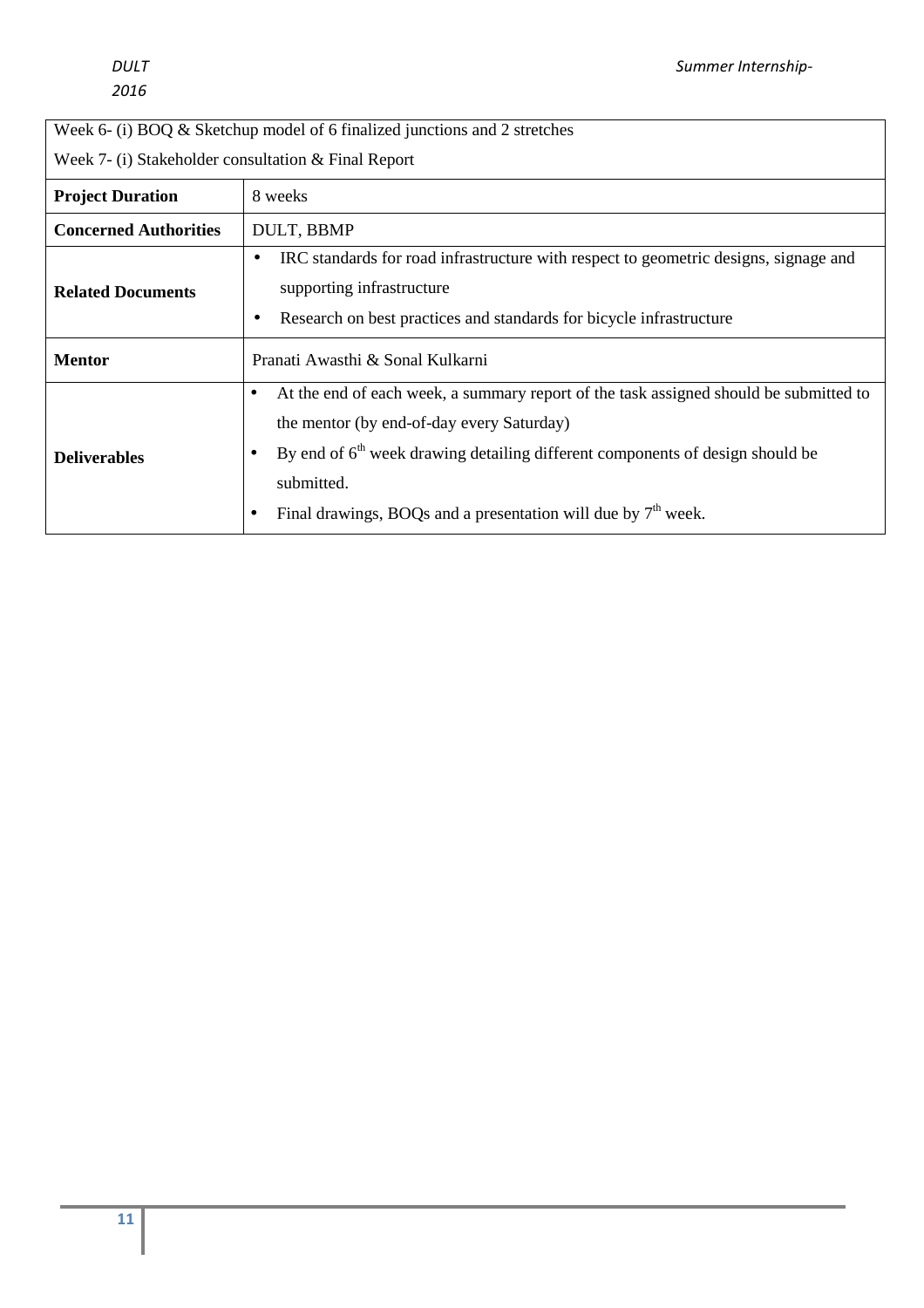## **Jayanagar Cycle Network Plan**

**Project Location** Bengaluru

#### **Introduction**

Bangalore, the capital of south Indian state Karnataka is India's fifth largest and a rapidly growing metropolis. It is known world over as India's Garden City and Silicon Valley. In the last decade or so, a genial small city, dotted with breathtakingly beautiful gardens and dominated by large defence establishments and government funded labs transformed quickly in to a teeming metropolis with large public sector companies, educational institutions and a global IT hub. Bangalore has grown many folds in terms of population as well as area. 36% of urban population live in Bangalore and 1.5 million move in to the city each year.

Due to unprecedented growth of Bangalore, the trips lengths have increased which is presently11 kms per day. Due to increased trip lengths, dependency on private vehicle use has also increased. Bangalore used to have NMT as commuting mode due to shorter travel distances and salubrious climate which is declining and is now reduced to 2% in 2011 from 1985 which was 16%.

#### **Project Brief**

Cycle day is an initiative organized by various citizen groups in association with DULT to sensitize citizens of Bangalore. The campaign took a community partner model spin when Yelahanka United Environmental Association (YUVA) took this initiative to the neighbourhood of Yelahanka in the months between July 2014 and September 2014. The fact that the neighbourhood has a lot of educational institutes where students patronize cycling as their mode of commute makes safety for cyclists a major concern. This was clearly evident during the three month campaign that attracted nearly 4000 residents from the neighbourhood each time and expressed their need of ensuring safety to adopt cycling in their daily life style.

This initiative was taken up seriously by the local representative and it was decided to draw out a technical proposal by DULT for dedicated cycle tracks in Yelahanka when the community partner themselves asked for safe infrastructure for cyclists. The aim of the project is- To increase, improve and enhance cycling in the City as a safe, healthy and enjoyable means of transportation and recreation. The objectives of this project are:

- 3. Creating cycle network for a neighbourhood by integrating different activity generators such as institutions, parks, transport hubs, commercial zones.
- 4. Improve cycle & pedestrian infrastructure & enhance accessibility.
- 5. Develop parking management & enforcement plan to provide safe non-motorized environment.
- 6. Create awareness by engaging the community, govt. bodies & local representatives through campaigns & focus group

Concept plan of the cycle network has been drawn out for different sections based on the following principles:

- Identification of traffic generators and anticipated user types
- Linking various activities such as recreational locations to other civic functions to tap the potential users in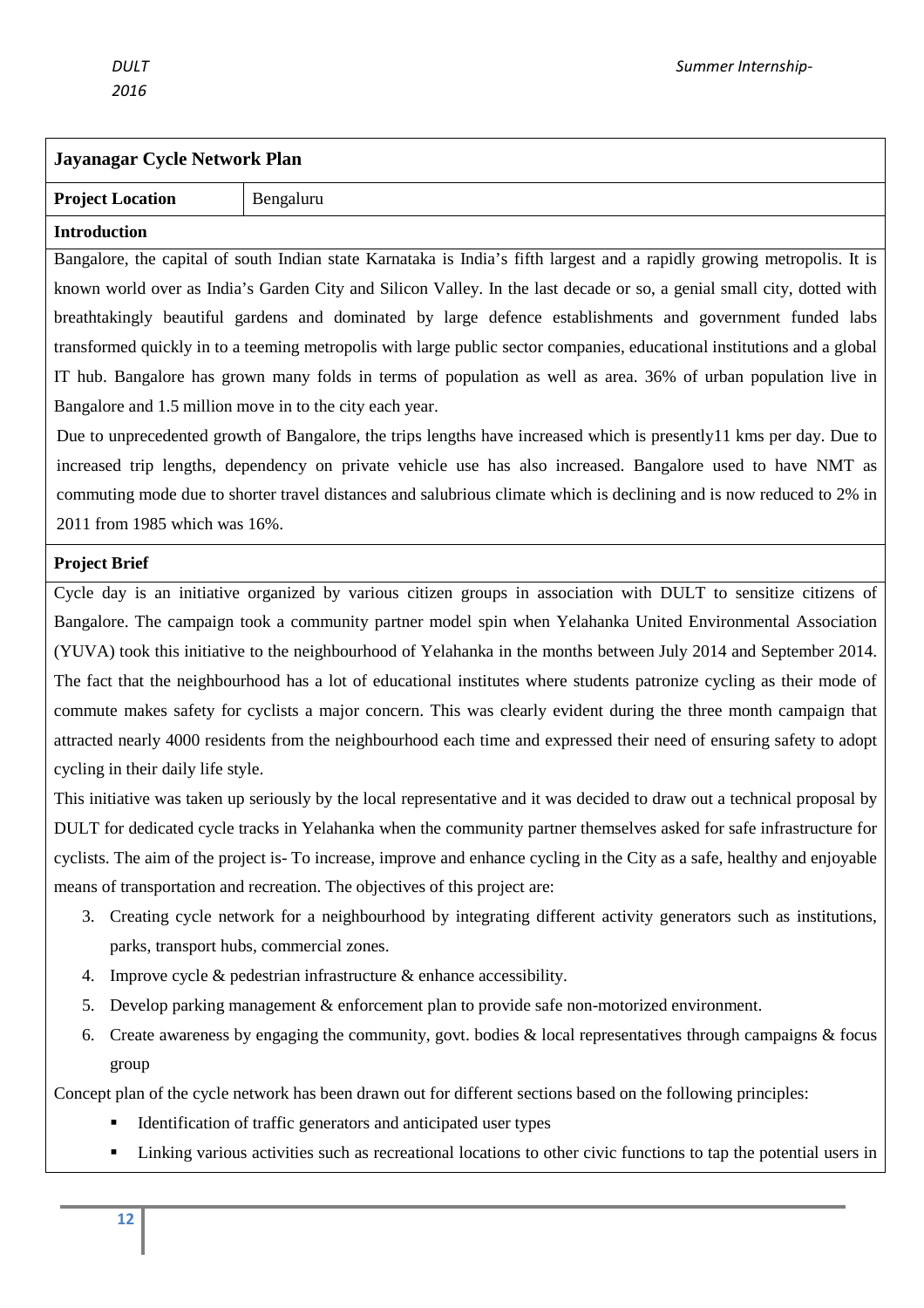the neighbourhood

- Mapping and inspecting physical route conditions to determine-
- Potential for uninterrupted and direct pathways to encourage frequent use
- Available widths for cycle tracks and setbacks for signs, lights, benches, etc.
- Obstacles and negative physical factors, including adjacent structures or transportation mode conflicts

A Lidar Survey for 12 kms has been conducted for the cycle track network, identified in the neighbourhood of Jayanagar. The identified cycle track network consists of 18 major junctions and 4 soon to be operationalized metro stations. The deliverable of the internship includes detailed design of cycle track & pedestrian infrastructure, junction improvement, design interventions to enhance accessibility to metro stations and bus stops etc.

Following are the details of the task to be completed during the Program.

#### **Tentative Work plan**

Below is the broad level of activities planned for an 8 - week period to achieve the above objective.

- Week 1- Background Study, Site visit to project location- Reconnaissance survey of the area (socio-cultural activities, economic activities, existing infrastructures), stakeholder meetings and identify data collection needs
- Week 2, 3, 4 Data collection  $\&$  analysis activities, preparation of conceptual and detail drawings
- Week 5, 6- Preparation and submission of Draft Report with presentation
- Week 7- Submission of final report and presentation (incorporating comments/ suggestion from DULT reviews)

| <b>Project Duration</b>      | 7 weeks                                                                                                   |  |
|------------------------------|-----------------------------------------------------------------------------------------------------------|--|
| <b>Concerned Authorities</b> | BMRCL, DULT, BBMP, BDA,                                                                                   |  |
| <b>Related Documents</b>     | CMP, CTTP, TOR for SAP, SAP model document by Embarg for Indiranagar Metro<br>Station, Consultant reports |  |
| <b>Mentor</b>                | Bibek Mahato, Pranati Awasthi, Pallavi N                                                                  |  |
| <b>Deliverables</b>          | Accessibility study of Majestic metro Station (Underground)<br>$\bullet$                                  |  |
|                              | At the end of each week, a summary report of the task assigned should be submitted to                     |  |
|                              | the mentor (by end- of- day every Saturday)                                                               |  |
|                              | Design drawings in AutoCad, GIS, Sketchup renderings, renderings on Photoshop etc.                        |  |
|                              | By end of 6th week a draft report including recommendation on suitable accessibility                      |  |
|                              | plan, detailing different components of design should be submitted                                        |  |
|                              | A final report and a presentation will due by 7th week                                                    |  |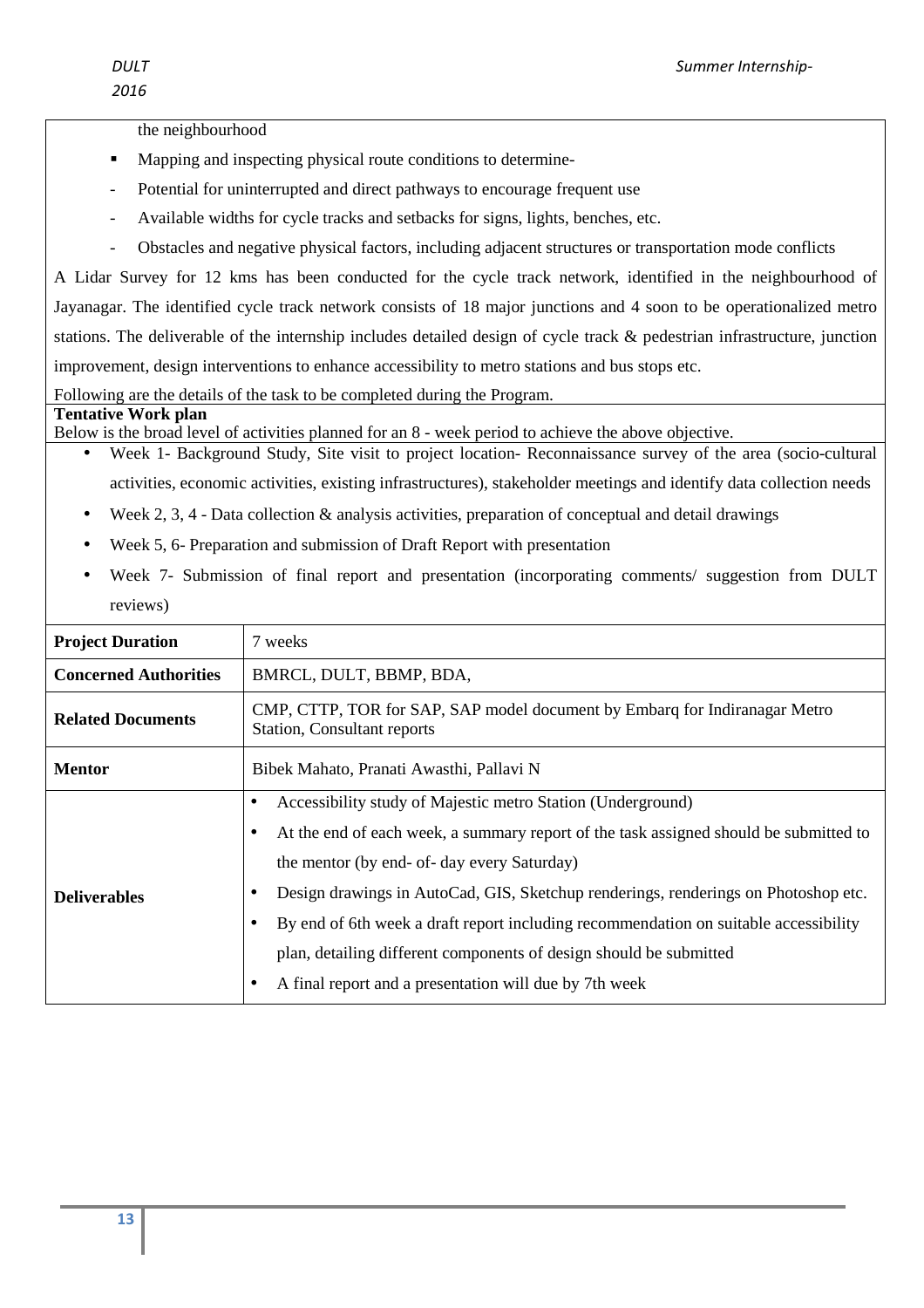# **Station Accessibility Plan- Majestic**

## **Project Location** Bengaluru

**Introduction** 

Bangalore, the capital of south Indian state Karnataka is India's fifth largest and a rapidly growing metropolis. It is known world over as India's Garden City and Silicon Valley. In the last decade or so, a genial small city, dotted with breathtakingly beautiful gardens and dominated by large defence establishments and government funded labs transformed quickly in to a teeming metropolis with large public sector companies, educational institutions and a global IT hub. Bangalore has grown many folds in terms of population as well as area. 36% of urban population live in Bangalore and 1.5 million move in to the city each year.

Due to unprecedented growth of Bangalore, the trips lengths have increased which is presently11 kms per day. Due to increased trip lengths, dependency on private vehicle use has also increased. Public Transport (PT) is backbone of the mobility in the city where 42% trips are made by PT. However the mode share of PT is on decline, there is increase in private vehicle ownership which is increasing at the rate of 10% per year. As stated earlier more and more people are moving to city due to job prospective, the pressure on PT is increasing. The need for efficient rail- based system was felt in to address its transport problems. That's when Bangalore Metro was proposed and readily accepted by GOI. BMRCL was constituted as a SPV for implementation of the Bangalore Metro Rail Project.

#### **Project Brief**

While there are different definitions of access, in transportation planning, accessibility (or just access) refers to the physical ease of reaching goods, services, activities and destinations. Access is the goal of most transport activity.

Access to public transport can be achieved through different means/ modes. These are walking, bicycling, feeder public transport, intermediate public transport and private motor vehicles.

Improving access to and from Metro is critical to meet ridership goals and serving customer needs. Potential riders may be lost or choose other means of travel if any of the following conditions exist:

- Pedestrian paths are indirect and fragmented:
- High traffic volumes and traffic conflicts exist in and around the station;
- Pick-up/drop-off space is inconvenient or limited and access is not provided for shuttle buses;
- Short-term and long-term parking are full or unavailable.

Potential riders may also be lost if access constraints mean that the door-to-door journey involving Metro becomes more expensive, time consuming, unreliable or frustrating than an alternative means of travel, such as driving. Ultimately, the goal of improving station access is to better serve existing customers while attracting additional customers by:

- Enhancing the pedestrian experience with a safer and more attractive walking environment;
- Maintaining a good level of service for transit access to the site for buses and other transit vehicles;
- Accommodating future access needs, which include vehicular traffic growth;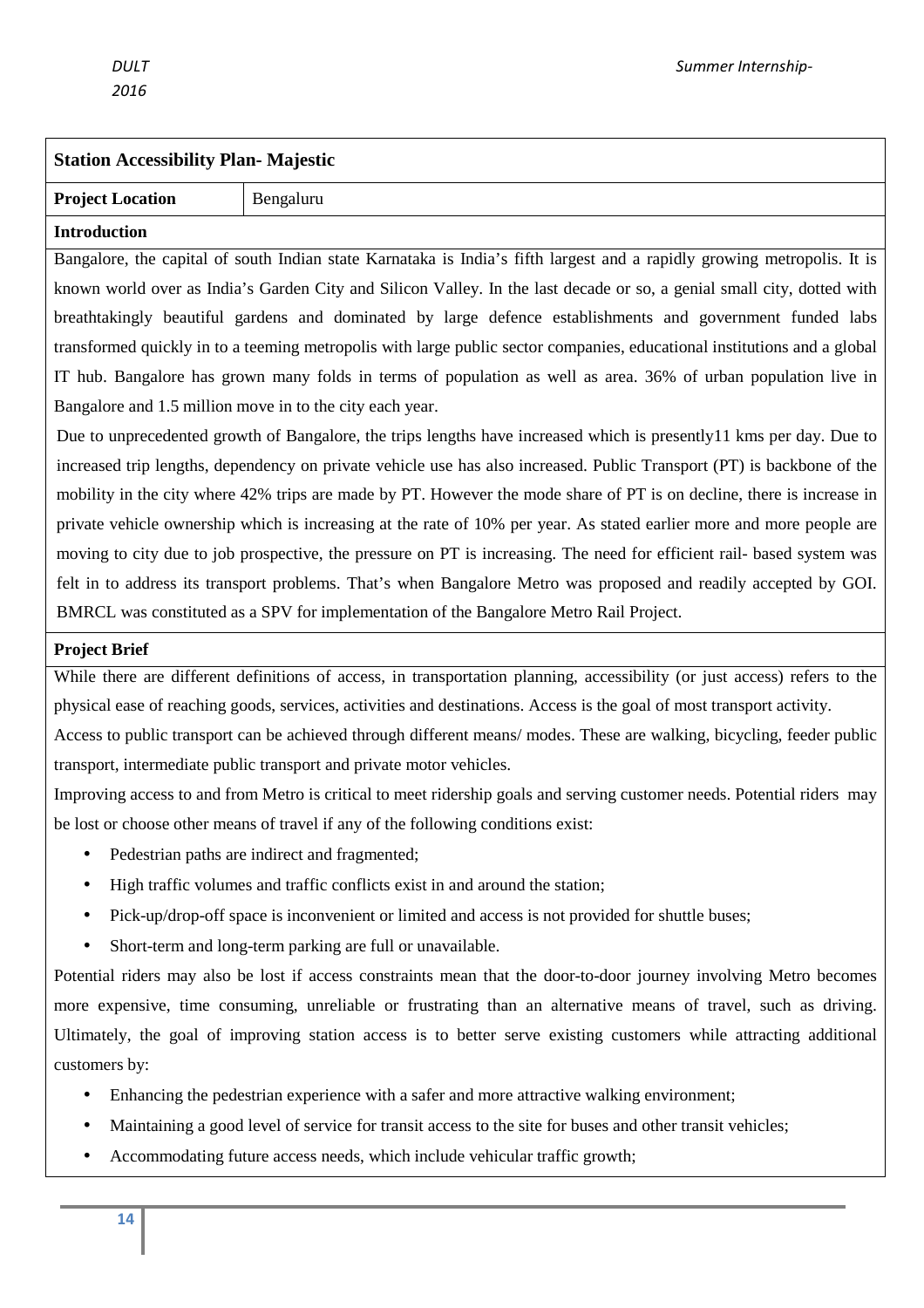Making transit use more convenient and attractive.

The introduction of Namma metro in Bangalore has initiated and accelerated transformation in the adjacent neighbourhoods with changing movement patterns within these neighbourhoods. The number of passengers expected to travel on the metro every day is estimated at 12 lakhs in 2013 and 19 lakhs in 2021.

The Station Accessibility Plan is to be prepared within the overall framework of the National Urban Transport Policy (2006). It is to bring about more equitable allocation of road space with people, rather than vehicles, as its main focus; and encourage greater use of public transport and non-motorized modes. At the city level, the findings of the CTTP (2007) need to be kept in mind and addressed, especially the decline in public transport modal share over the last two decades and overall inadequate and unmaintained footpath infrastructure. The travel patterns in each neighbourhood around the metro stations are characterized by their land uses, densities, built up area and urban fabric. The Station accessibility plan has to identify the distinct character of each area, identify their distinct travel patterns with a focus on pedestrian and cyclist and propose interventions to address their specific context.

With the overall goal of creating a sustainable Bengaluru, the Station Accessibility Plan for Namma Metro is perceived to improve access to the metro stations by following the green hierarchy i.e. prioritizing walking, bicycling / movement of non-motorized vehicles (NMVs), public transport and intermediate public transport.

#### **Tentative Work plan**

Below is the broad level of activities planned for an 8 - week period to achieve the above objective.

- Week 1- Background Study, Site visit to project location- Reconnaissance survey of the area (socio-cultural activities, economic activities, existing infrastructures), stakeholder meetings and identify data collection needs
- Week 2, 3, 4 Data collection  $\&$  analysis activities, preparation of conceptual and detail drawings
- Week 5, 6- Preparation and submission of Draft Report with presentation
- Week 7- Submission of final report and presentation (incorporating comments/ suggestion from DULT reviews)

| <b>Project Duration</b>      | 7 weeks                                                                                                   |  |
|------------------------------|-----------------------------------------------------------------------------------------------------------|--|
| <b>Concerned Authorities</b> | BMRCL, DULT, BBMP, BDA,                                                                                   |  |
| <b>Related Documents</b>     | CMP, CTTP, TOR for SAP, SAP model document by Embarg for Indiranagar Metro<br>Station, Consultant reports |  |
| <b>Mentor</b>                | Bibek Mahato, Pranati Awasthi, Pallavi N                                                                  |  |
| <b>Deliverables</b>          | Accessibility study of Majestic metro Station (Underground)<br>$\bullet$                                  |  |
|                              | At the end of each week, a summary report of the task assigned should be submitted to<br>٠                |  |
|                              | the mentor (by end- of- day every Saturday)                                                               |  |
|                              | Design drawings in AutoCad, GIS, Sketchup renderings, renderings on Photoshop etc.<br>٠                   |  |
|                              | By end of 6th week a draft report including recommendation on suitable accessibility<br>٠                 |  |
|                              | plan, detailing different components of design should be submitted                                        |  |
|                              | A final report and a presentation will due by 7th week<br>$\bullet$                                       |  |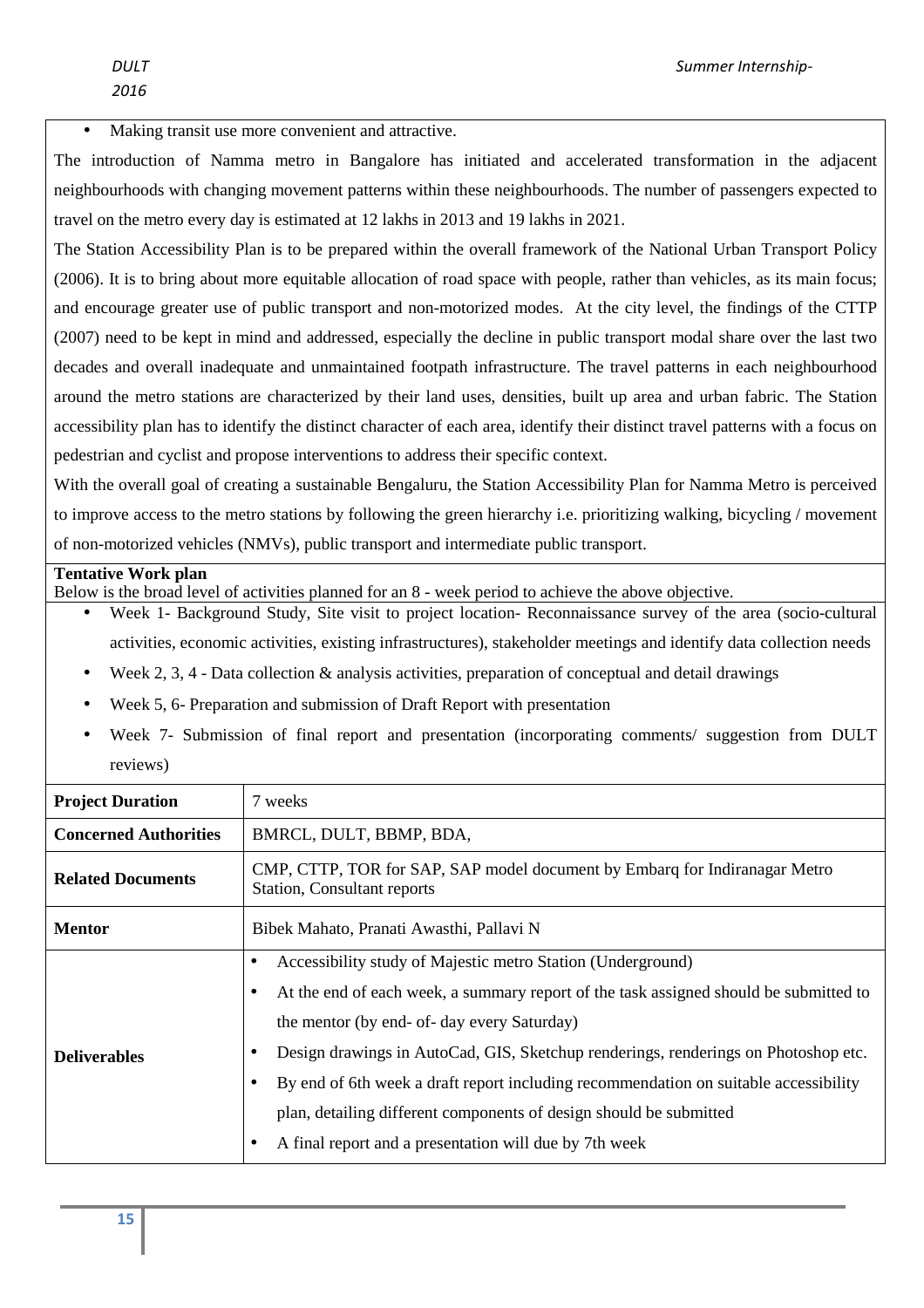#### **Bangalore Bicycle Master Plan**

#### **Project Location Bengaluru, Karnataka**

#### **Introduction**

Bangalore, the capital of the south Indian state Karnataka is India's fifth largest and a rapidly growing metropolis. It is known world over as India's Garden City and Silicon Valley. In the last decade or so, a genial small city, dotted with breathtakingly beautiful gardens and dominated by large defence establishments and government funded labs transformed quickly in to a teeming metropolis with large public sector companies, educational institutions and a global IT hub. Bangalore has grown many folds in terms of population as well as area. 36% of urban population live in Bangalore and 1.5 million move in to the city each year.

Due to unprecedented growth of Bangalore, the trips lengths have increased which is presently11 kms per day. Due to increased trip lengths, dependency on private vehicle use has also increased. Public Transport (PT) is the backbone of the mobility in the city where 42% trips are made by PT. However the mode share of PT is on decline, there is increase in private vehicle ownership which is increasing at the rate of 10% per year. As more and more people are moving to the city due to job prospective the pressure on PT is increasing. Therefore it is imperative for the city of Bengaluru to plan for sustainable transport apart from Buses and Metro.

The goal of the project is to promote and envision cycling in the city of Bengaluru through a Bicycling Masterplan.

#### **Project Brief**

Bangalore's development spans over 500 years where it has grown organically over time with demand. The infrastructure in Bengaluru is not capable of carrying the large volume of traffic that it carries today. With the urgent need to shift masses to sustainable modes of mobility in Bengaluru like cycling, it is imperative to provide the necessary infrastructure for citizens to take up short and long cycle commutes safely. Like most Indian cities, Bangalore is primarily mixed use and have grown with the road network as its spine. With access points to properties directly from roads it is almost impossible to carve out space for dedicated cycle lanes from the limited space available within the existing carriageways. Departing from traditional ways of planning for cycling in cities, the city today is at a juncture where it has to imagine how cycling infrastructure can manifest itself spatially.

This exercise is to investigate how a cycling network can be given form using layers apart from the road network. As the city has grown dependent only on road network till today, the exercise is also to validate whether this new network that emerges can be used to negotiate the city from one destination to another. Bangalore has a lake system that is unique to the city but the city has grown over the last 20 years heedless to it. The masterplan as a document is an example of how the city has not had a positive attitude towards its water systems. The cycling masterplan intends to look at various layers such as water (lakes and drains), roads, large land parcels (IT parks, Military), campuses, Government offices, public spaces like parks and maidans etc. to collectively give form to an alternate mobility corridor that is exclusive to the cyclist or pedestrian.

During this internship programme it is expected to prepare a select set of base data and layers for the city of Bengaluru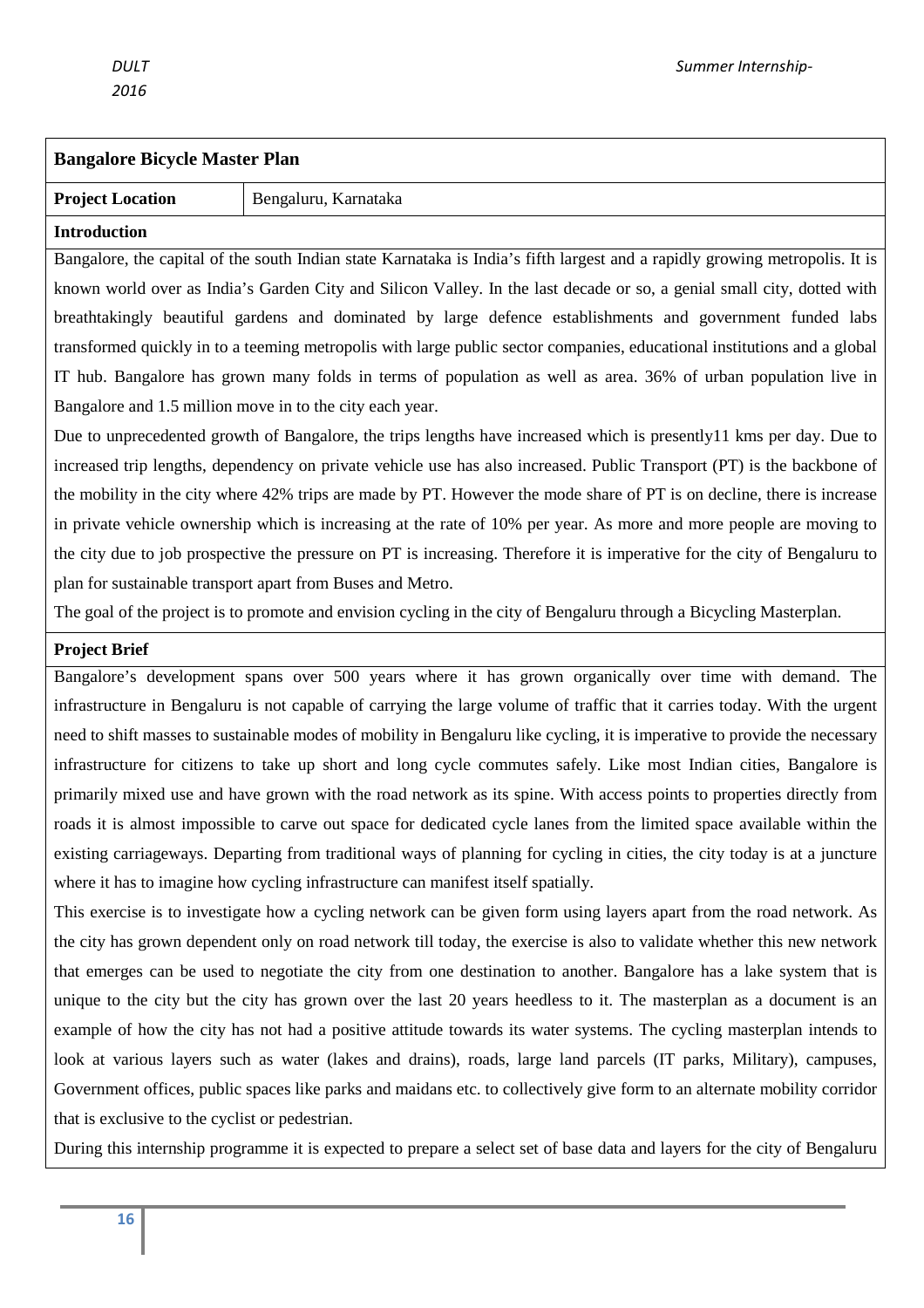that can be used to identify various Cycling networks in the city. Following are the identified layers to be mapped using GIS tool – Lakes, rivers, storm water drains, wetlands, public spaces like parks and maidans, Large land parcels (IT Parks, military), Government offices/lands, Campuses, conservancy lanes, transport hubs etc.

#### **Tentative Work Plan**

Below is the broad level of activities planned for 6 weeks.

Week 1: Orientation to project and Background study, Literature Case studies of best practices for the preparation of a

Bicycle Master Plan.

Week 2, 3: mapping layers along pilot corridors and subsequently updating the GIS base.

Week 4, 5, 6: Site validation of spatial entities/land uses

Week 7: Report preparation and presentation to the team

| <b>Project Duration</b>      | 2 months                                                                                                                                                                                                                                                                                                                        |  |
|------------------------------|---------------------------------------------------------------------------------------------------------------------------------------------------------------------------------------------------------------------------------------------------------------------------------------------------------------------------------|--|
| <b>Concerned Authorities</b> | DULT, BWSSB, IISc, BDA, BBMP,                                                                                                                                                                                                                                                                                                   |  |
| <b>Reference Documents</b>   | 1. Deccan Traverses: The Making of Bangalore's Terrain by Anuradha Mathur and<br>Dilip Da Cunha<br>2. Wetlands: Treasure of Bangalore by T V Ramachandra $\cdot$ Asulabha K S $\cdot$ Sincy<br>V · Sudarshan Bhat · Bharath H. Aithal<br>3. Masterplan For Bengaluru Metropolitan Area 2015, BDA<br>4. CTTP for Bangalore, 2011 |  |
| <b>Mentor</b>                | Ann Jacob, Ritumoni Sonowal, Sheeba Shetty & Sonal Kulkarni                                                                                                                                                                                                                                                                     |  |
| <b>Deliverables</b>          | Preparation and submission of GIS map layers,                                                                                                                                                                                                                                                                                   |  |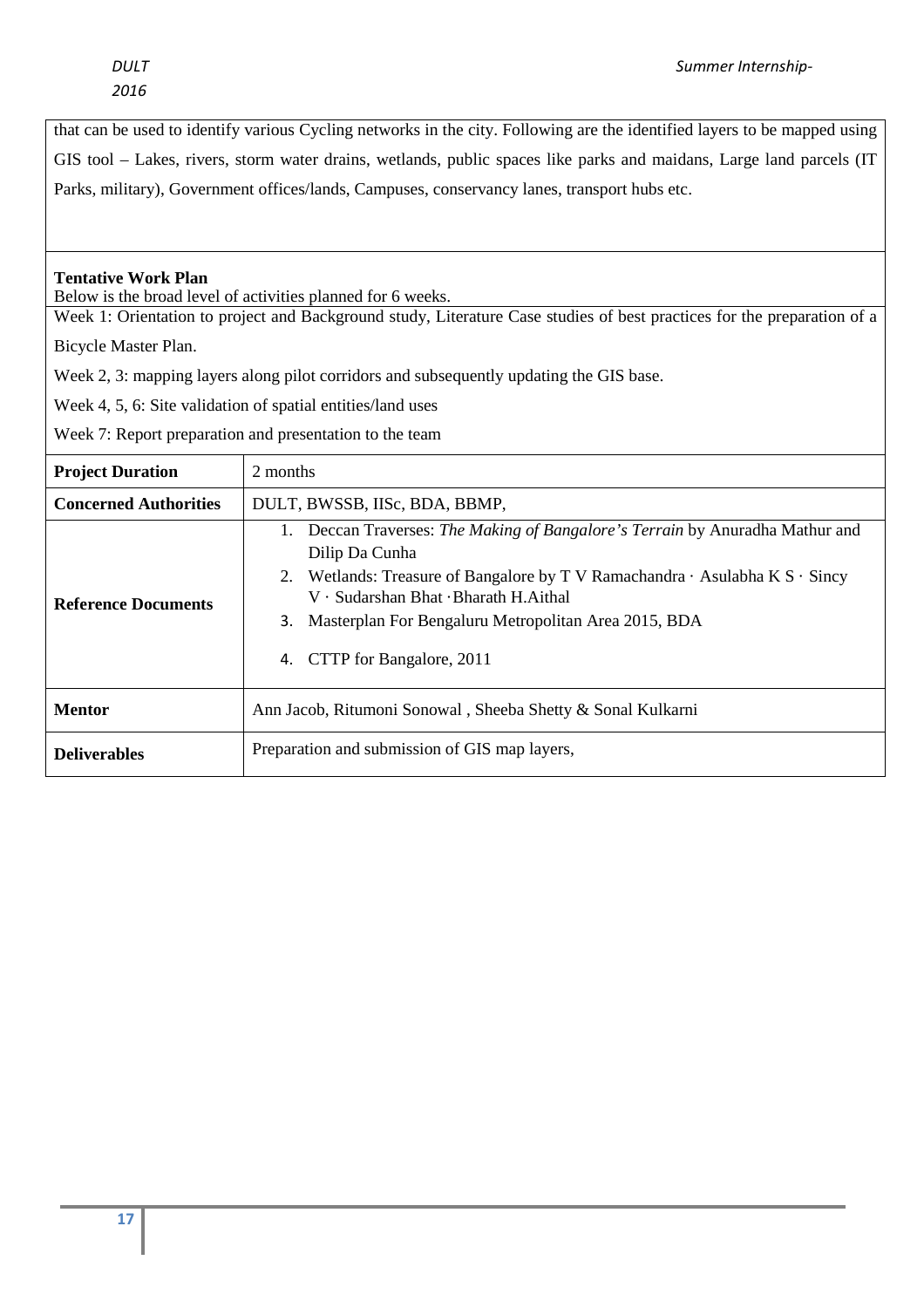| <b>Feasibility of Bus Priority Lanes on Sarjapur Road</b>                                                                   |                      |  |
|-----------------------------------------------------------------------------------------------------------------------------|----------------------|--|
| <b>Project Location</b>                                                                                                     | Bengaluru, Karnataka |  |
| <b>Introduction</b>                                                                                                         |                      |  |
| Bangalore, the capital of the south Indian state Karnataka is India's fifth largest and a rapidly growing metropolis. It is |                      |  |

known world over as India's Garden City and Silicon Valley. In the last decade or so, a genial small city, dotted with breathtakingly beautiful gardens and dominated by large defence establishments and government funded labs transformed quickly in to a teeming metropolis with large public sector companies, educational institutions and a global IT hub. Bangalore has grown many folds in terms of population as well as area. 36% of urban population live in Bangalore and 1.5 million move in to the city each year.

Due to unprecedented growth of Bangalore, the trips lengths have increased which is presently11 kms per day. Due to increased trip lengths, dependency on private vehicle use has also increased. Public Transport (PT) is the backbone of the mobility in the city where 42% trips are made by PT. However the mode share of PT is on decline, there is increase in private vehicle ownership which is increasing at the rate of 10% per year. As more and more people are moving to the city due to job prospective the pressure on PT is increasing. Therefore it is imperative for the city of Bengaluru to plan for sustainable transport apart from Buses and Metro.

#### **Project Brief**

The Iblur- Sarjapur corridor is located on the SE side of Bangalore which provides a link between Bangalore city and Sarjapur town. The 18Km long corridor is also one of the fast growing corridor in Bangalore with lot of existing and upcoming commercial establishment, residential complexes and SEZ. BBMP has a proposal to widen the corridor upto 45m with a proposal of BRTS network connecting Sarjapur Town to Iblur junction. Because of lot of commercial and residential establishments alongside of the corridor, a road widening upto 45m may not be possible. The existing corridor is not capable of carrying the large volume of traffic that it carries today. Hence, a study needs to be conducted exploring the option of Bus priority lane with safe junction design improvement options.

During this internship programme it is expected to prepare a corridor development plan for Sarjapur road with exploring different options like Bus priority lane and safe junction design proposals for the entire 18km long corridor.

#### **Tentative Work Plan**

Below is the broad level of activities planned for 7 weeks.

Week 1: Project Orientation and Background study, Literature study of best practices for the preparation of a Corridor Development Plan for Sarjapur Road.

Week 2, 3: Site visit and conducting surveys to check the on-ground needs.

Week 4, 5, 6: Preparation of network plan for the entire corridor.

Week 7: Report preparation and presentation to the team

| <b>Project Duration</b>      | 2 months   |
|------------------------------|------------|
| <b>Concerned Authorities</b> | DULT, BBMP |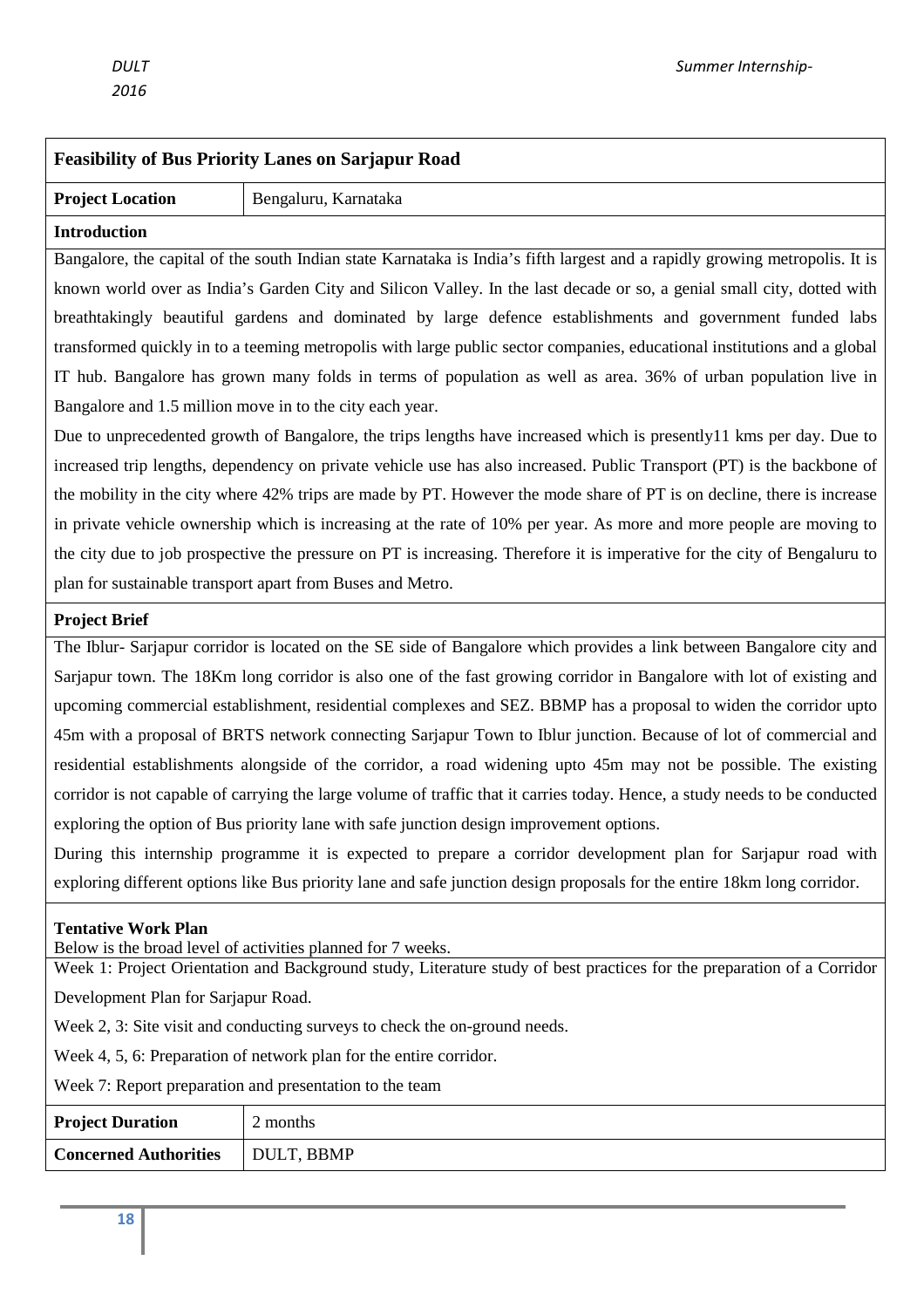| <b>Reference Documents</b> | Proposed Master Plan 2031, Bus Priority Lanes on Old Airport Road-Bangalore (In<br>house) |
|----------------------------|-------------------------------------------------------------------------------------------|
| <b>Mentor</b>              | Sourav Dhar, Srivaran K S & Rakesh Jinka                                                  |
| <b>Deliverables</b>        | Preparation and submission of network plan for the entire corridor                        |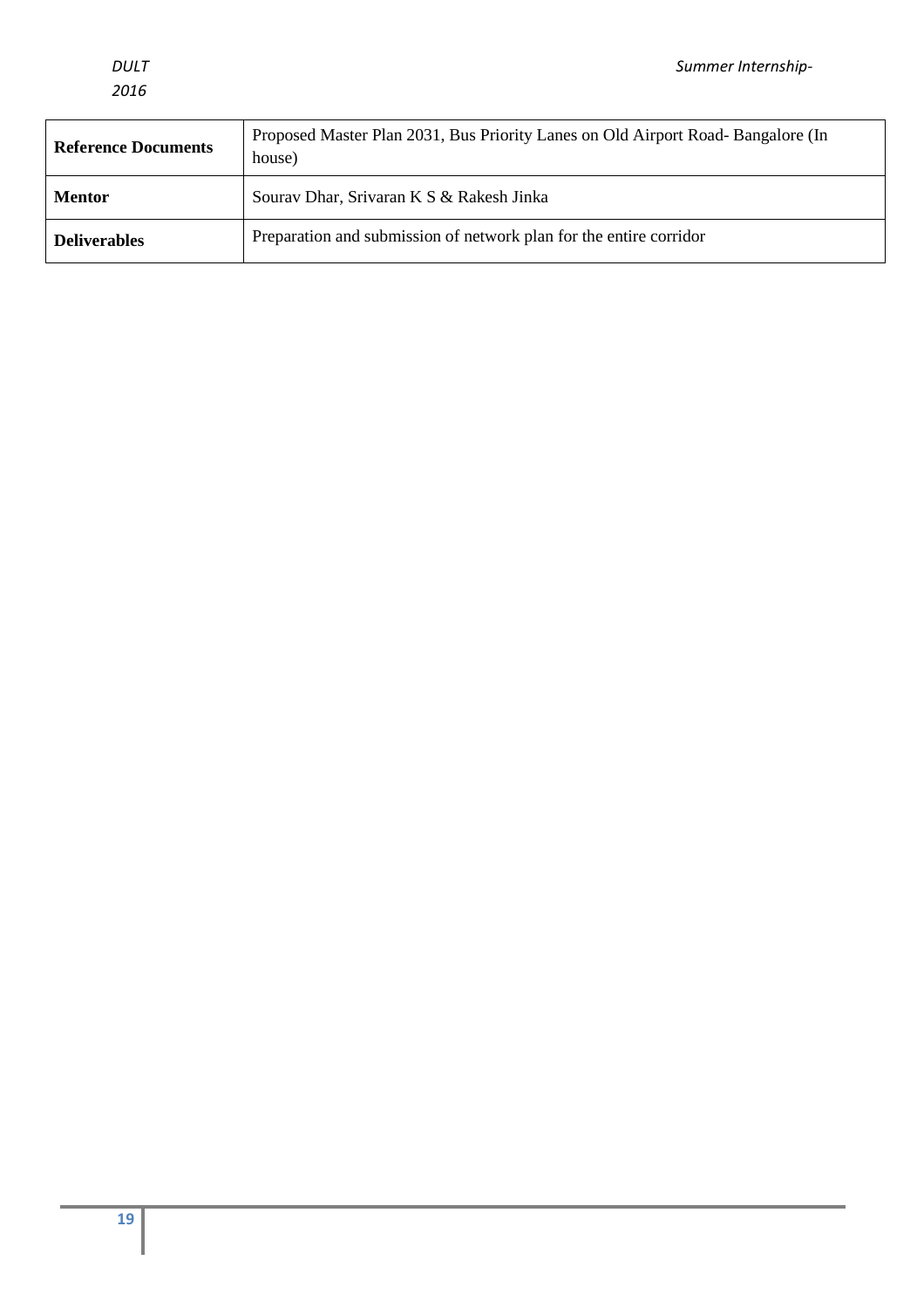# **Rapid Assessment of Urban Infrastructure & Transport components Project Location** To be decided- Tier II city **Introduction**  Recent rapid urban development in India has resulted in transport problems, such as traffic congestion and an increase in traffic accidents. Although the national and state governments have made substantial efforts in their various capacities to prepare strategic plans focused on mobility of people as a basis for developing cost-effective and equitable urban transport measures with an appropriate and consistent methodology, in line with the National Urban Transport Policy (NUTP), problems have been exacerbated by the rapidly increasing number of private vehicles. Existing local government capacity for urban transport planning is still insufficient. All this plans required extensive data collection and analysis and are normally time consuming exercise with certain studies taking time as long as 3-5 years to choke out the basic plans and strategies for development. That's where Directorate thought of taking the pilot exercise of Rapid Assessment (RA) of the existing city needs in terms of transport infrastructure for one of the tier II city of Karnataka. The main objective is to do a quick assessment of the existing transport infrastructure and recommend the short term strategies which can be implementable without disturbing much of the local environment and at the same time doesn't required extensive financial assistance. **Project Brief**  This year internship program has been designed in such a way that students will not only be working on their respective team/ individual projects, but will also be sent to one of the tier II city in Karnataka for the Rapid Assessment (RA) of existing urban infrastructure & transport system in the city. This will be a 1 week exercise wherein students have to-1) Map and document the existing physical infrastructure of the town (roads, footpaths, junctions, street furniture, cycle tracks- if any, auto/ taxi stands, parking availability, bus terminals/ stops etc.); 2) Do assessment of available public transport systems in the town (Intra/ city bus service, Intermediate public transport etc.), and; 3) Do Activity mapping of different components such as Educational Institutions- schools, colleges, universities etc., Healthcare Facilities- hospitals, clinics etc., Transport Facilities- bus terminals, railways station, auto stands etc., Entertainment- theatres, shopping malls etc., Open Public Spaces- gardens, parks & playgrounds etc., and others; 4) Mapping of different traffic generators and attractors in the city such as markets, CBDs, etc. 5) Generate Infographics of diffident components as a mode of presentation Rapid Assessment of physical urban infrastructure will give insights about the existing conditions of infrastructure and based on that, an improvement plan (if necessary/ required) will be drawn and can be given to the concerned stakeholders for them to take it forward from there. As a part of this exercise students will be stationed in the city for 2 days to capture the various aspects and components of the roads (road markings and signages, footpath height and width according to landuse, street lighting and furniture etc.). This can be done using one of the RSA checklist (part of RSA guidelines) prepared in- house by the Directorate.